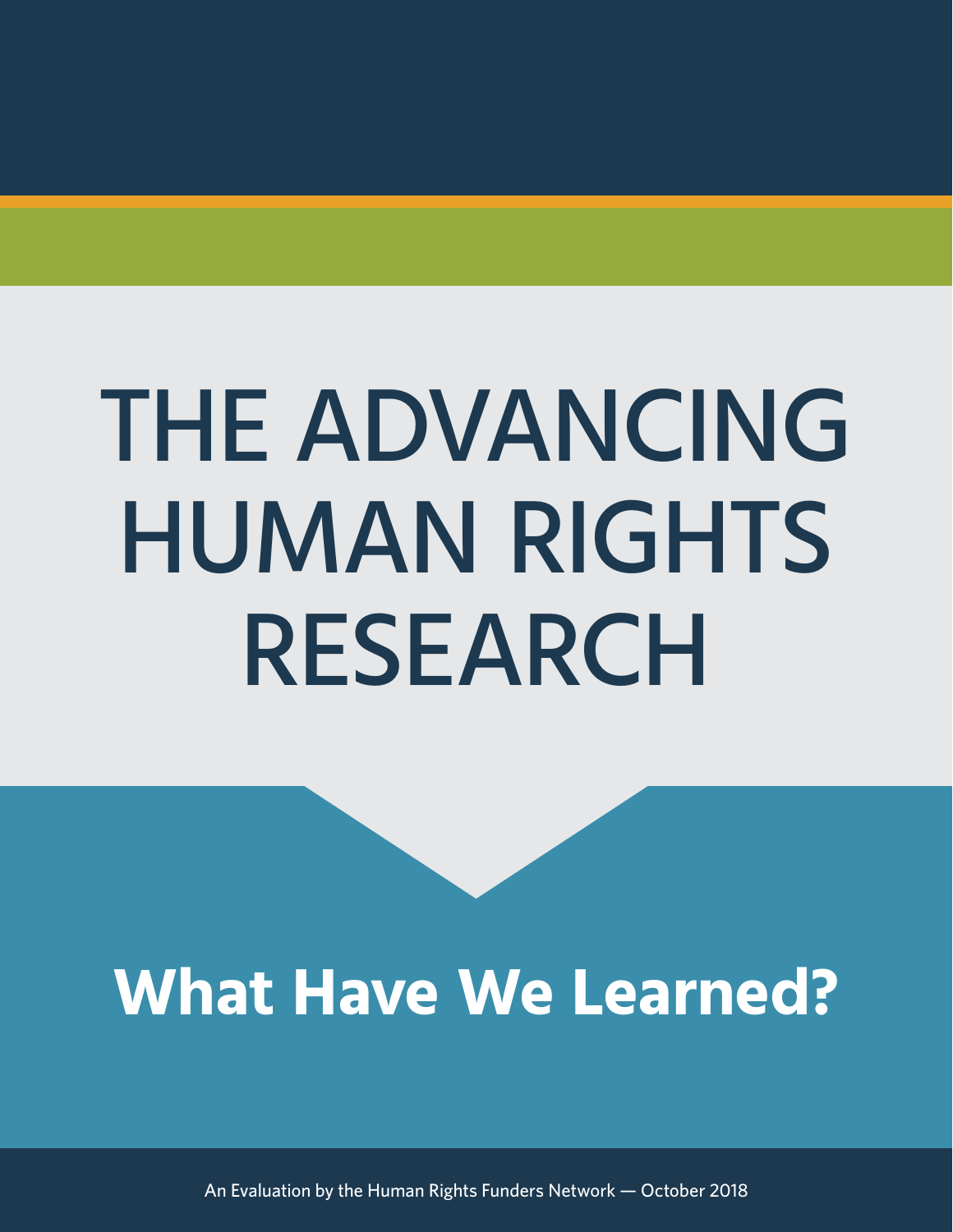## **Contents**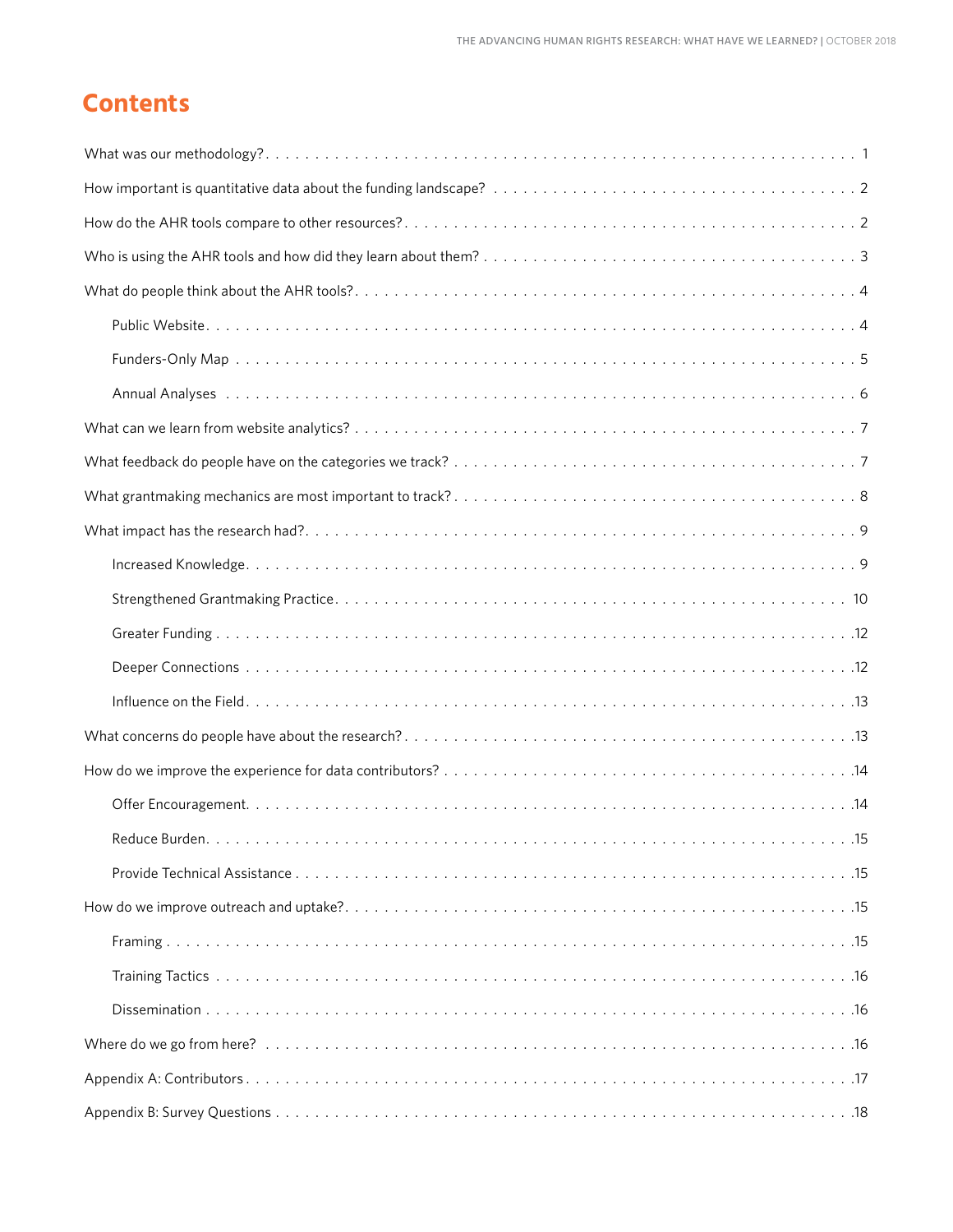## **The Advancing Human Rights Research: What have we learned?**

The *Advancing Human Rights* (AHR) initiative tracks the evolving state of global human rights funding. It is a collaboration between [Human Rights Funders Network](https://www.hrfn.org/) and [Foundation Center](http://foundationcenter.org/), in partnership with [Ariadne](http://www.ariadne-network.eu/) and [Prospera](http://www.prospera-inwf.org/#!/-welcome-2/), and uses grants data to map the issues addressed, funding strategies used, and populations and regions served. Our aim is to strengthen funders' decisionmaking, promote collaborations, and improve the effectiveness of human rights philanthropy. We have produced a number of resources to make the research findings accessible, including a [public website](http://humanrightsfunding.org/), a series of [annual analyses](http://humanrightsfunding.org/key-findings/), and a funders-only [map](https://www.hrfn.org/map/) with a grants database. This report marks our first in-depth evaluation of the research and related tools.

Eight years into the initiative, we have tracked more than 111,000 human rights grants totaling over \$12.1 billion. This is a pivotal moment to take stock of our data sharing efforts and identify areas where the initiative should adapt and improve. Significant changes have taken place in the field since we launched this work. In recent years, human rights funders have been particularly challenged to respond to global trends of authoritarian governments and closing civic space which has added to data security concerns. At the same time, the rise of the information era means people are consuming information differently than they did when we began which has implications for how we communicate about this work. In conducting this evaluation, we seek to ensure the AHR initiative is responsive to the human rights community's need for information about the funding landscape. Our findings will serve as a critical foundation as we work with partners to develop the next phase of this work.

### **What was our methodology?**

We used a multi-pronged approach to gather feedback about the accessibility and usefulness of the AHR research and tools. We conducted an audit of the AHR websites, a survey of 98 network members, interviews with 20 grantmakers and other stakeholders, and a series of additional conversations that elicited relevant feedback. We also reviewed input provided by our members since 2010.

Our first step was to conduct an analysis of the public website and funders-only website. We reviewed their overall conceptual and visual designs and the degree to which they align with our purpose. We considered whether users are using the sites in the ways we envisioned. We also tested usability of the sites to determine if they are clearly organized with user-friendly categories, menus, and links and whether people can find the information they are seeking. Finally, we used traffic analytics to identify referring sites and the pages our users are accessing.

Informed by the website analysis and earlier user input, we crafted a survey to capture the experiences of a diverse set of stakeholders involved in human rights philanthropy, including grantmakers, data submitters, and those in management, governance, and advisory roles. The survey consisted of 35 multiple choice, open answer, and closed-form questions, including questions that called on respondents to rank or rate certain elements of the AHR tools. We designed the survey to solicit feedback from people who use the tools often, people who had not previously heard of them, and people who had chosen not to use them, taking respondents down different question paths depending on their answers.

We launched the survey in May 2018 and promoted it over a four-week period to HRFN, Ariadne, and Prospera members. We received 98 survey responses from people working with 76 organizations, who held a variety of positions and had varying levels of experience. All of the respondents indicated that they work in philanthropy, though 13 were not affiliated with any of the three networks. Almost half of respondents (45/98) were from foundations with less than 10 staff members, and almost a third (30/98) were from the Global South or East. Approximately three-quarters of respondents completed the survey (71/98).

We conducted follow-up interviews with survey respondents who indicated an interest. We spoke with funders who have used the research and could reflect on ways the data has or has not enhanced their work, and with grants managers responsible for submitting data to gather feedback on the process. We also spoke with funders who were unaware of or haven't used the research to help us understand the barriers, and with academics, journalists, and others outside our networks who use human rights research in ways that may differ from the people reached by our survey. In addition, we solicited the perspectives of colleagues who have created data mappings similar to ours on the usefulness of our tools and recommendations for improvement. We conducted all interviews as semi-structured discussions using an interview guide tailored to each category of respondent.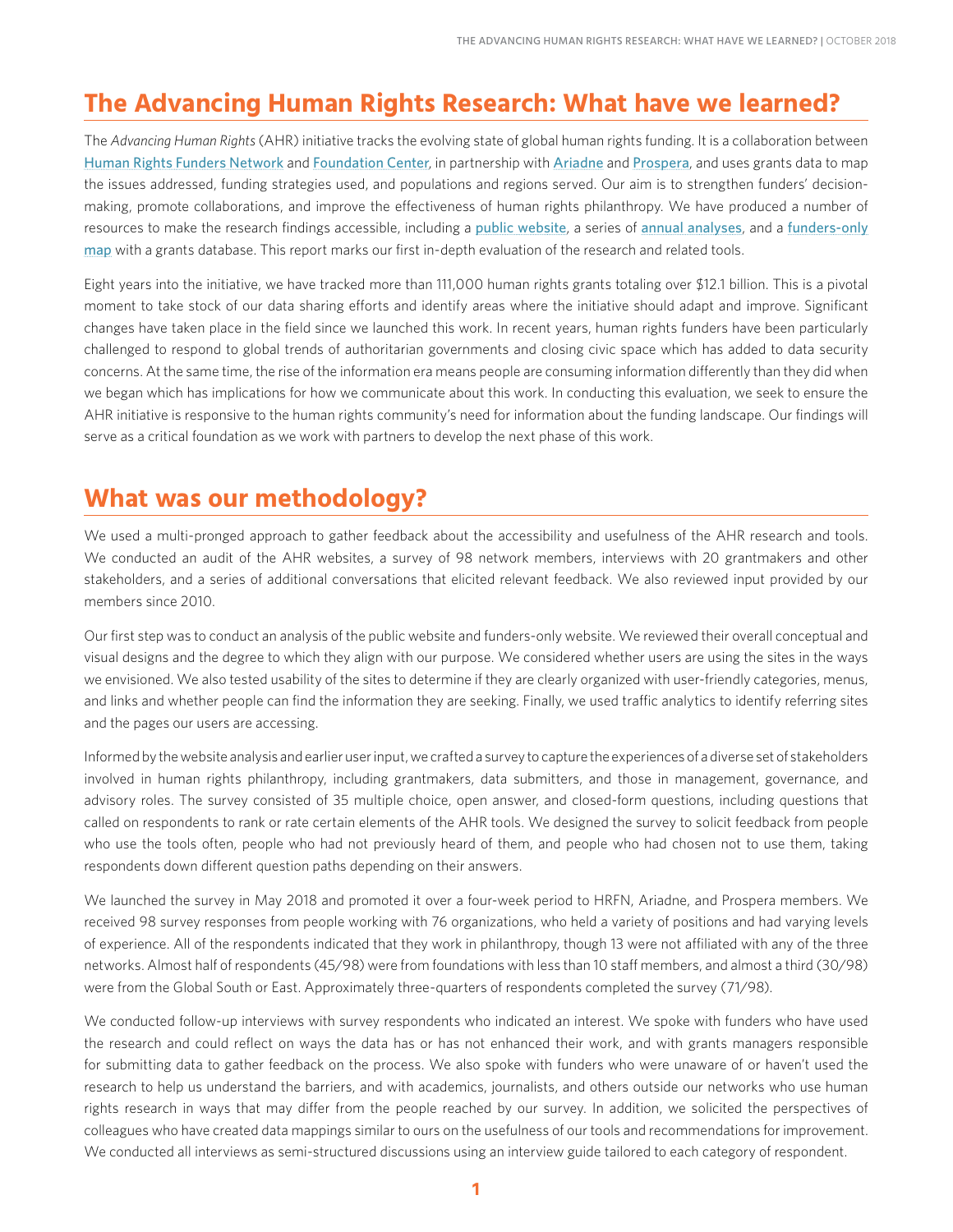## **How important is quantitative data about the funding landscape?**

The impetus for launching the AHR initiative was to meet the grantmaking community's need for quantitative data about human rights funding flows, gaps, and trends. One interviewee involved in the project's inception noted that she had looked for this type of information when working as a funder and hadn't been able to find it. A person close to the project said, "Before this data existed there was nothing. There was no other data out there on the broad spectrum of human rights funding."

When asked how important it is to have quantitative data about the funding landscape, all of the survey respondents indicated it had some importance, with 89% (86/97) citing it as "very important" or "important." When asked the extent to which they rely on quantitative data to inform their grantmaking, 27% of respondents (26/97) said "very much" and another 51% (49/97) said "somewhat." People pointed to the important role quantitative data plays in concretizing people's thinking about the field, enabling discussions to move beyond the exchange of anecdotes, and providing a resource for measuring impact:

"In the human rights movement we've historically relied heavily on peoples' stories and anecdotal evidence, so having quantitative analysis that can corroborate that data and further enhance our decision-making would be especially useful for funders." *— Sue Gunawardena-Vaughn, Open Society Foundations*

"Quantitative data is critical to philanthropy…. [it] begins to ground conversations in the reality of what's really happening, and provide a benchmark to measure change over time to see how the field is evolving." *— Steven Lawrence, TCC Group*

For rights groups seeking funding, quantitative data about the funding landscape can help jumpstart conversations with grantmakers:

"Understanding the priorities of funders helps us as fund seekers to see if there is a fit between our ideas about what might be an impactful intervention and the funding available and see if there is a mismatch. The data offers ways to communicate about this mismatch with funders. It allows conversation in a more open and direct way—not just about a single funder's practices but about the pattern of funder practices. These are not things that are always easy for grant seekers to raise so this helps." *— Claret Vargas, MSI Integrity*

More than one person cautioned against over-reliance on quantitative data alone, pointing to the need for accompanying strong analysis in order to tell the full story.

## **How do the AHR tools compare to other resources?**

Many people indicated that the AHR research occupies a specific niche and meets a need that other resources do not. 59% of survey respondents (42/71) said they are not using resources other than the AHR tools to get quantitative data about grantmaking on human rights or their focus areas. Those who do, turn to a wide range of sources, including their own grantees and research, the reports and websites of peer donors or multilateral institutions, funder networks, and groups like Foundation Center and 360Giving.

In comparing the AHR tools to other resources, several people said the AHR tools have a broader focus:

"AHR findings are top level, and less specific than those I use more often, targeted at my particular area of interest/ expertise." *— survey respondent*

"[The AHR tools] provide a large-scale landscape of where funding is going, which complements the information on where funding is most needed." *— survey respondent*

Some stakeholders raised concerns about the AHR tools in comparison to other resources. Several people expressed uncertainty about the accuracy of broad mapping projects like the AHR research. One observed that the classifications are different than those used in other tools which can make it difficult to reconcile the findings against other datasets. Another person noted that data from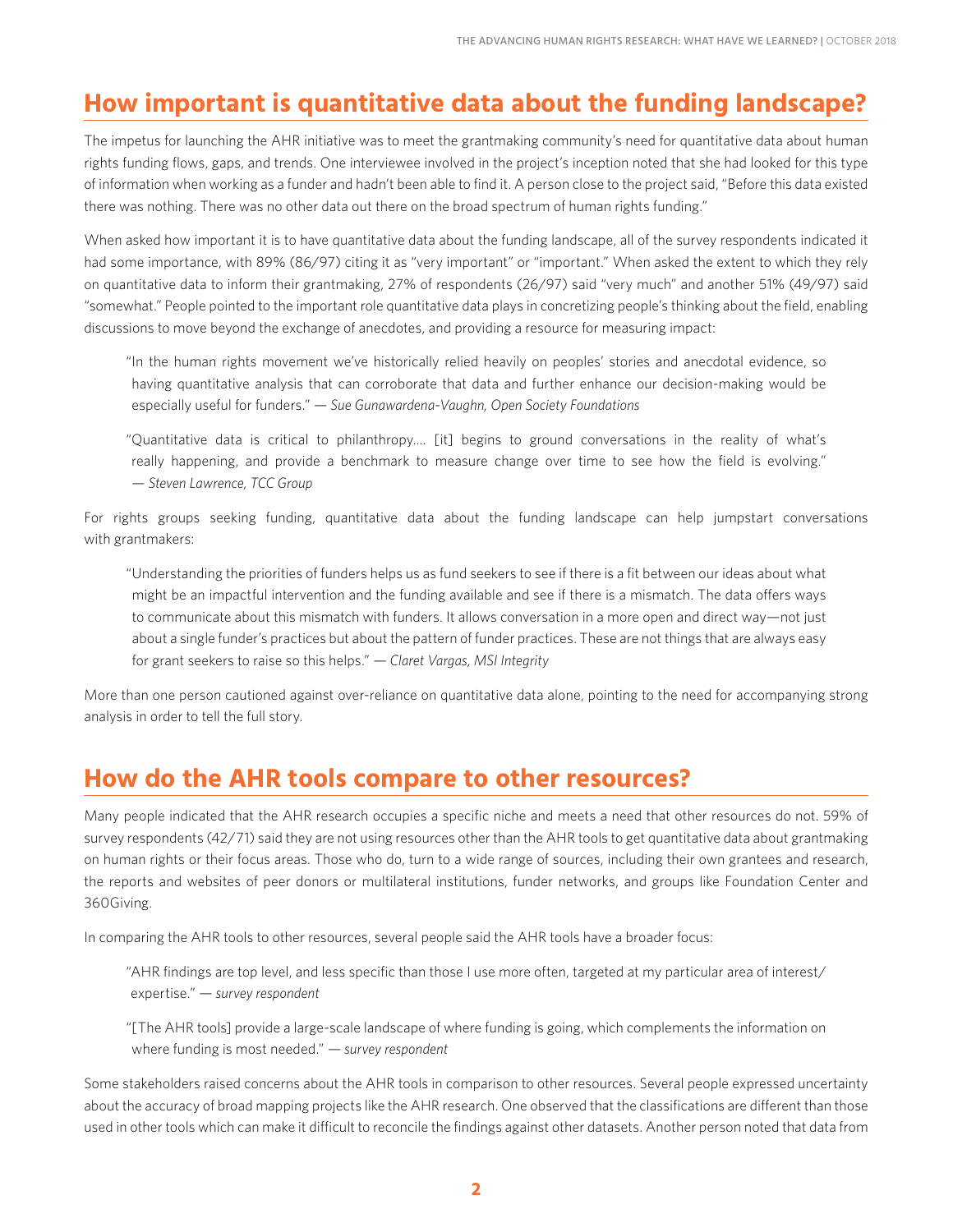other sources are often more current. A final respondent stressed the importance of having tools that provide insights into the "opaque" field of philanthropy, but warned that they are limited by which foundations provide their data directly, how they choose to describe it, and how it is coded and analyzed.

## **Who is using the AHR tools and how did they learn about them?**

The majority of survey respondents were aware of the AHR tools prior to taking our survey. The public website was best known (79% or 73/92), followed by the annual analyses (65% or 60/92), and funders-only map (62% or 62/92). 82% of survey respondents (75/92) said they had used the AHR tools in their work, with 11% using them once per month, 38% once per quarter, and 33% once per year. No respondents indicated that they used the tools on a weekly basis. Respondents from medium and large foundations were more likely than respondents from small foundations to be aware of and using the AHR tools, as illustrated in Figure 1.



#### *Figure 1: reported awareness about and use of the AHR tools by foundation size*

When asked how they first learned of the tools, 46% of survey respondents (42/92) cited meetings and conferences, 33% (30/92) said from a newsletter, listserv or blog, and 25% (23/92) said from a friend or colleague. Word of mouth emerged as an important form of outreach and advocacy for the tools with 61% of respondents (56/92) reporting that they encourage colleagues to access and use them.

We also asked respondents who said that they do not use the tools to tell us why. The majority (67% or 12/18) said it was because they were not aware of them, while two respondents indicated they did not have time, two said they use data from other sources, and one said the data was too general. None indicated the data is confusing, which was another option we provided. When we asked this group how likely they are to use the tools in the future, 78% (14/18) said they were likely to use the public website and funders-only map, and 83% planned to use the annual analyses (15/18).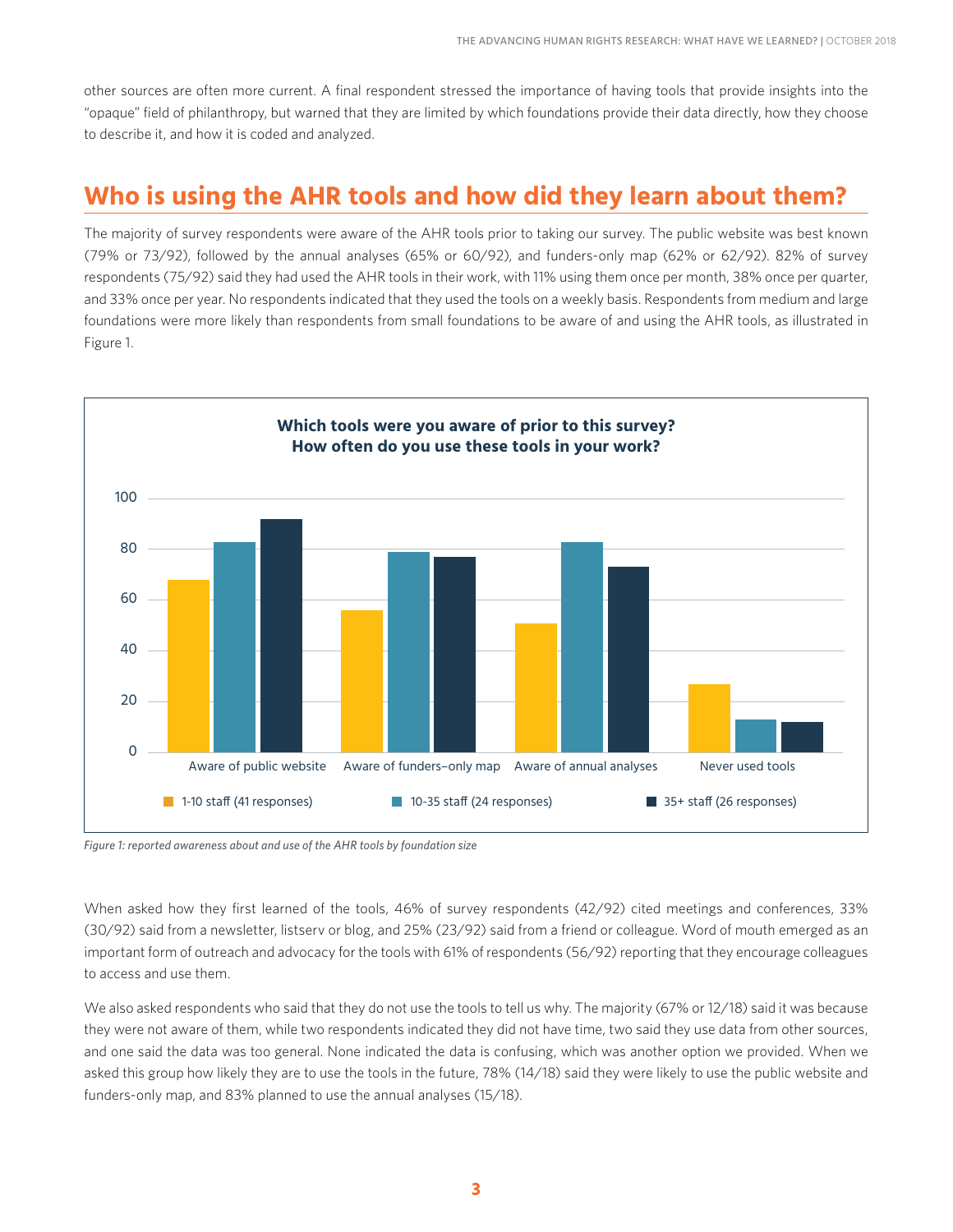## **What do people think about the AHR tools?**

We gathered feedback from people with experience using the tools and others who might find them helpful but were seeing them for the first time. We asked survey respondents who had used the tools to assess their usefulness. Their responses are reflected in Figure 2.



*Figure 2: reported usefulness of the AHR tools*

#### **Public Website**

The public website, known as the research hub, provides totals for human rights funding by region, issue, population, and strategy, and highlights funding intersections and trends. Of the 68 survey respondents who had used the site, 96% (65/68) said it had been of some benefit to their work. When asked how likely they are to use the site in the future, 96% of respondents (65/75) who had used one or more of the tools said "likely."



*Figure 3: the Advancing Human Rights Research Hub*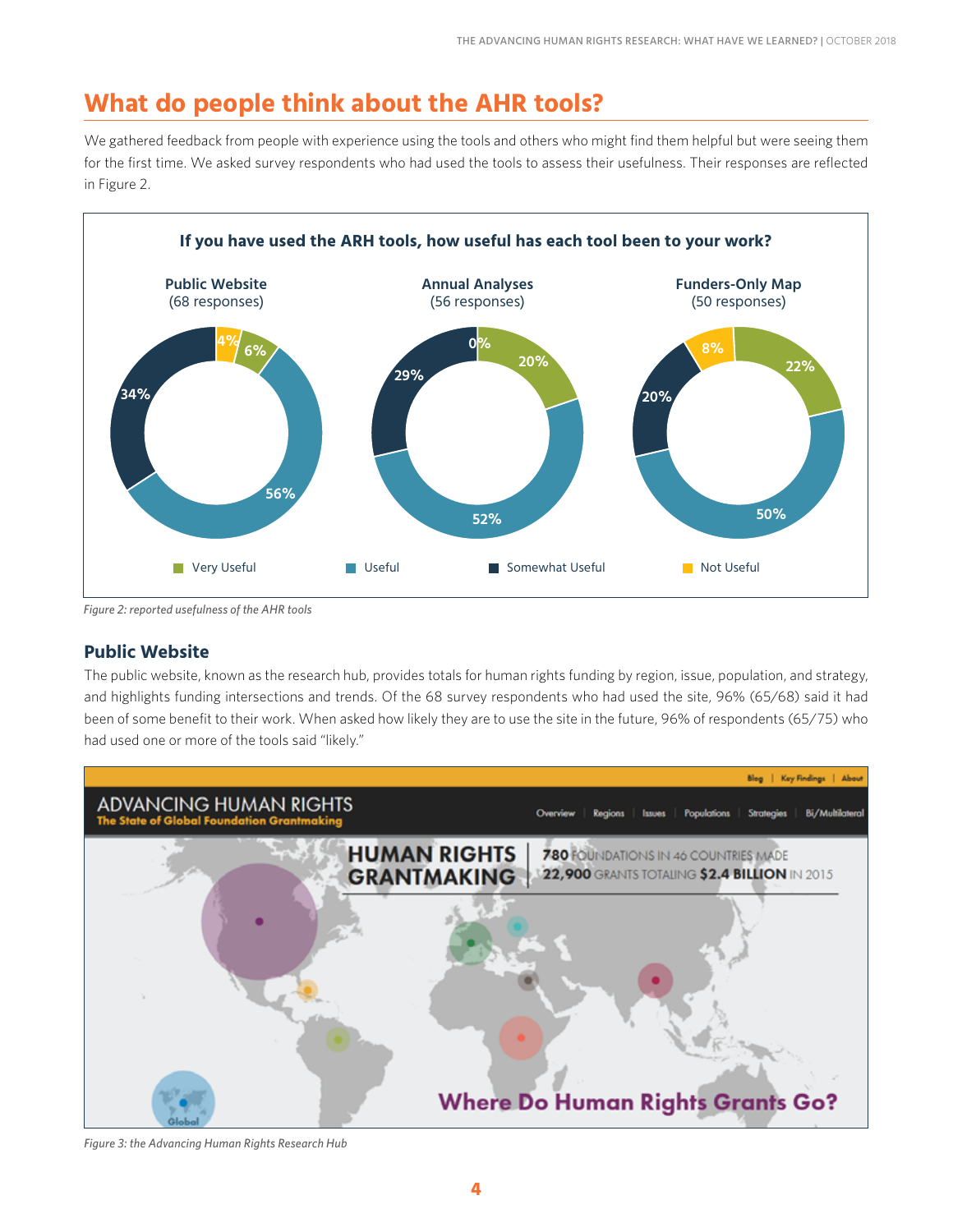People praised the site's easy-to-use design, and indicated it was most helpful for comparing funding across categories, highlighting gaps, and identifying top funders. One interviewee pointed to the site as the project's "biggest contribution to the field," noting, "Before it was launched, it was so hard to get information about who was funding human rights." Another interviewee applauded the site as easy to navigate: "A single look at the tool gives a sense of what it provides. It gives me a clear sense of what I'm going to find." One interviewee remarked that the trends information was a good addition to the site and has made it more useful.

We also heard constructive criticism about the site. Several people said the information it contains is so broad it is difficult to use: "There is so much there that it can be challenging to wade through." Quite a few people said it can be hard to navigate the site and fully understand what's there, especially for people less familiar with human rights philanthropy. One grantmaker suggested we provide more guidance up front, saying the site "needs some cushioning to explain how to use it, why you are juxtaposing these things, contextual explanation of what these lines mean." Several people said the blogs, key findings, and about sections were hard to spot, while a journalist from outside the grantmaking community found the site corporate and dense, and said the design could be cleaner.

Finally, several representatives of smaller foundations felt the site overemphasized the role of large foundations and lacked diversity. Shubha Chacko of Solidary Foundation explained, "I feel that the network is working for the bigger funders to learn from each other and share information with each other." She questioned whether the website had many resources relevant to smaller funders and recommended we add a list of small foundations that use a human rights approach so others will know about them and what they are doing. Many people embraced the idea of featuring case studies and testimonials on the site, including as a way to highlight the work of smaller foundations, elevate more diverse voices, and inspire funders that their work is making a difference. One funder stressed that the site should remind users that human rights grants are meant for and have an effect on real people.

#### **Funders-Only Map**

We also collected feedback on the funders-only map, which is updated weekly and lets donors view grants-level data, search at the intersection of multiple issues, map their work, and identify potential partners. Of the 50 respondents who had used the map, 92% (46/50) said it had been of some use to their work. When asked if they were likely to use it in the future, 93% of respondents (70/75) who had used one or more of the tools said "likely."



*Figure 3: the Advancing Human Rights Research Hub*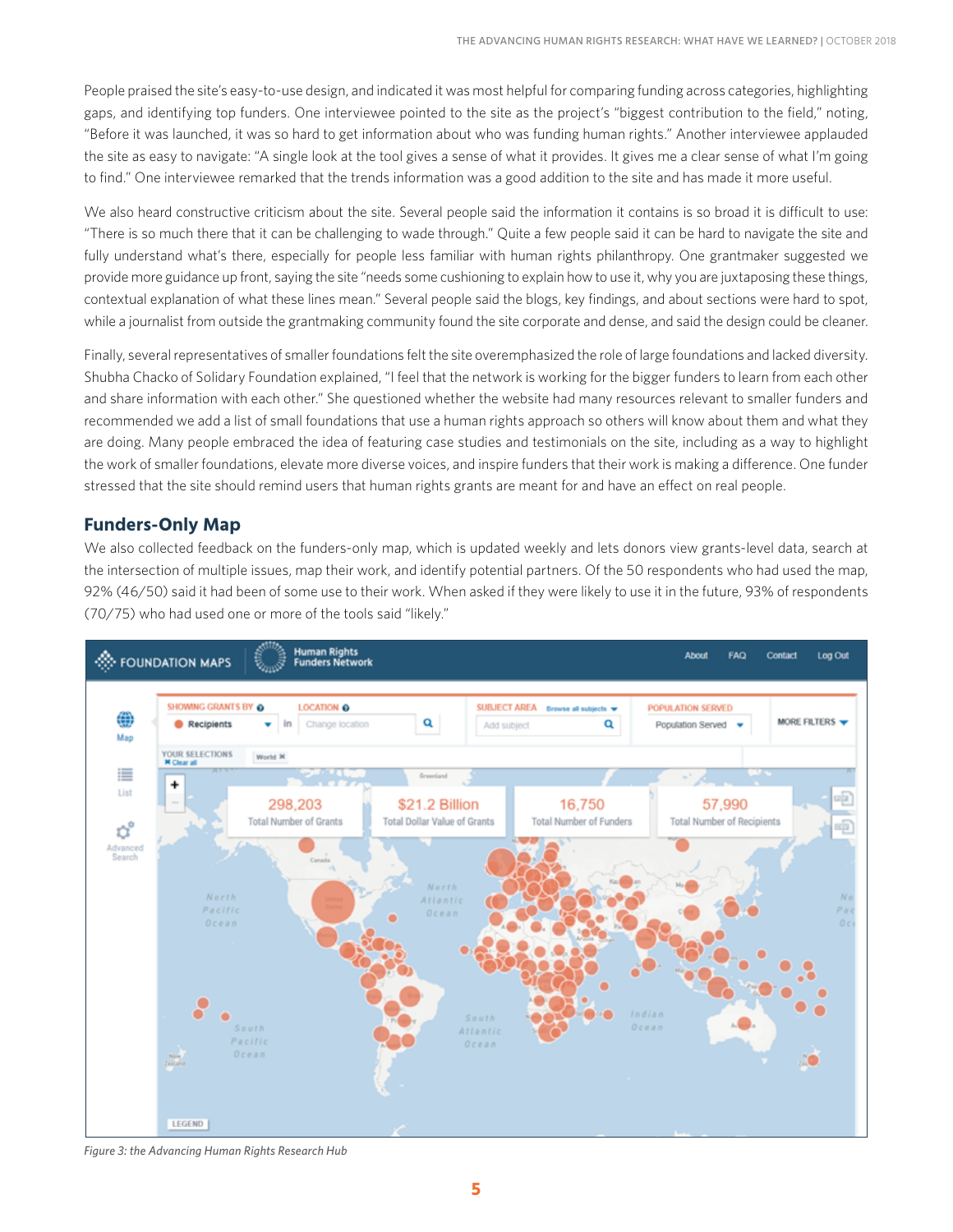Several people described the map as a valuable resource. One interviewee said it is helpful because it can reveal who the other funders are out there. He explained, "You get the big funders in a room and they say they already know the big players in this space. And then you run the data and foundations pop up that no one has heard of." Another interviewee commented that she appreciates having access to a searchable database of grants, saying, "I like to know what's under the stats."

A number of foundations who were familiar with the public facing website were unaware of the map. Those funders, and others unfamiliar with the project, expressed keen interest when it was described to them. Steve Khan of Ontario Trillium Foundation said he thought the map would be useful as his foundation refreshes its investment strategy. He speculated that the data could help OTF confirm its niche, avoid overlapping with other initiatives, and think through how to fund more in remote communities. Another grantmaker said the map will help her learn more about potential grantees to see who else has funded them and for what: "For a group that is new to me, it would be helpful to check that as part of my due diligence."

Several people spoke of the challenges and limitations of using the map. One interviewee observed, "It's valuable to get a sense of the field, but hard for people to use who haven't been trained in how to use it." Another asked why the strategies we track are not included in the search options. Several people questioned whether it is necessary or useful to limit map access to funders only. One asserted, "Data should be freely available to all; sensitive information can be redacted to ensure the safety of beneficiaries." People close to the project debated the pros and cons of opening up the site, including concerns about security and whether funders would still share their data.

#### **Annual Analyses**

Finally, we evaluated our key findings reports where we provide annual analyses of global human rights funding. All of the 56 respondents who had used the key findings reports said they had been of some use to their work. When asked how likely they are to use the reports in the future, 92% of respondents (69/75) who had used one or more of the tools said "likely."



*Figure 5: the Advancing Human Rights Key Findings Reports*

One interviewee referred to the key findings reports as "critical," adding, "I think there will always be a place for a good, brief narrative report that tells a story about the data—the big picture—in easily digestible form." Another interviewee pointed to the importance of providing context for the data, saying, "If you throw data at people without any analysis it's hard to digest. People aren't just looking to HRFN to spit out data, they're looking for HRFN to contextualize it in terms of looking at trends and the broader field." One funder reported that she finds the analyses in the key findings reports "incredibly helpful," and praised the way HRFN is able to explain the funding context, including the reasons behind funding shifts. Several people found the naming of the reports confusing: "The '2017 Edition' doesn't have 2017 data."

Many people said they would like HRFN to provide more commentary, analysis, and conclusions to accompany the data. As one interviewee explained, "there's something appealing about a simple statement like 'there's a gap in funding for X' or 'more funding went to Y.'" She said HRFN should do more to move beyond just presenting the numbers to making compelling arguments paired with data to help people make sense of the research and use it as an advocacy tool: "You want to make some big picture conclusions for folks, and give them the tools so they can dig deeper into things they're interested in."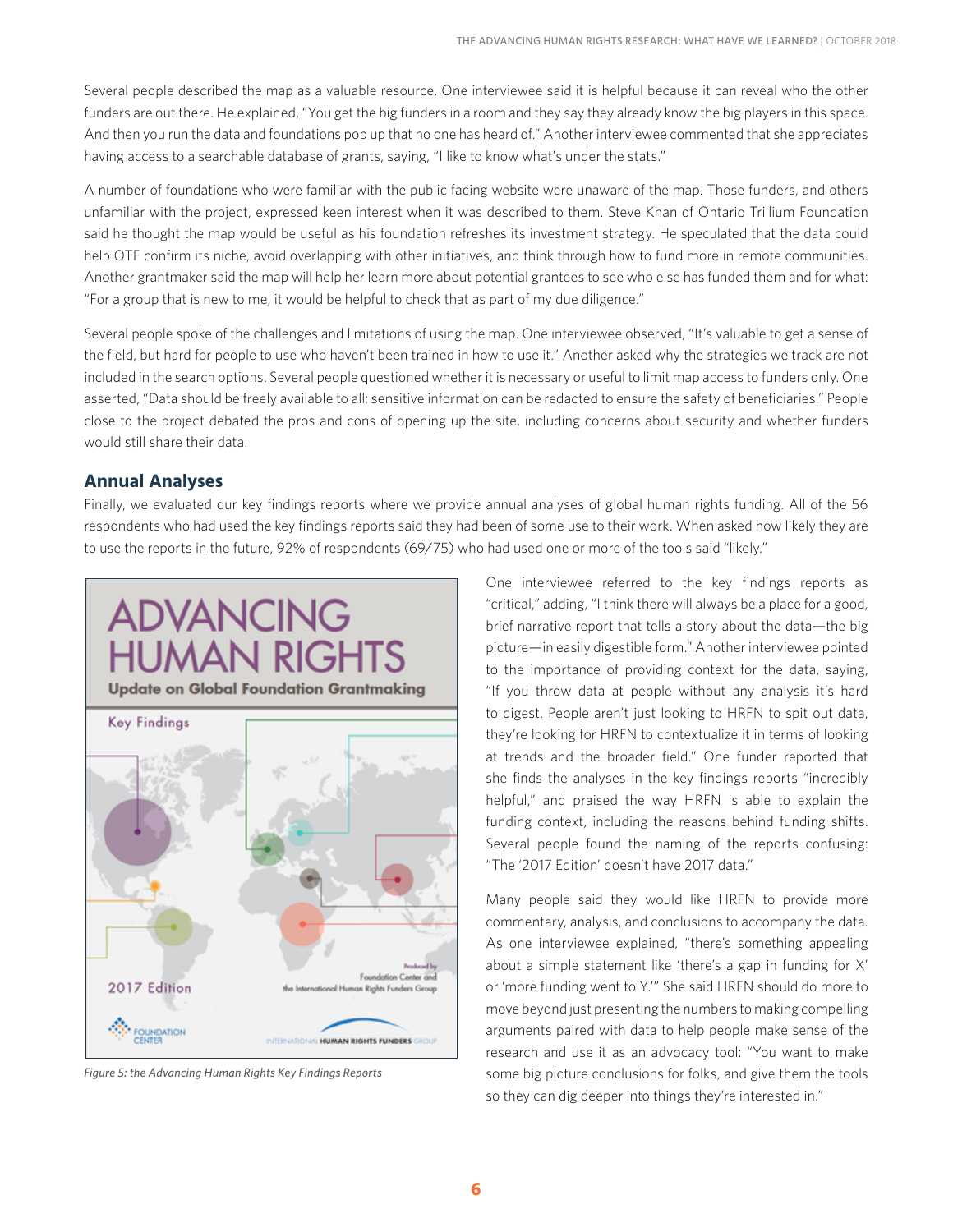## **What can we learn from website analytics?**

To better understand the extent to which people are using the public website and funders-only map we reviewed the website analytics. We found, unsurprisingly, that use of the public website is largely driven by key moments in the project that draw people to it. When the site was launched in July 2014, over 7,000 users visited in the first month and more than 3,000 visited in the second. The number of users also spiked each time annual analyses were released, averaging around 1,600 per month. The numbers dropped when less was happening to draw attention to the research; there were just 365 users in September 2017, the lowest number for that year. To get a sense of usage over time, we compared the number of user sessions annually from 2015 to 2017 and observed a steady increase; total sessions grew from 7,406; to 9,863; to 12,225 per year.

In addition to the volume of traffic, we also considered how people are coming to the public website and how they engage with it once they get there. In 2017, the majority of users accessed the site directly (46%) or through search engines like Google (38%), while users were less likely to come through referrals (8%) or social media (6%). When they did, it was most often through Foundation Center and Ariadne, and Twitter and Facebook, respectively. In 2017, site visitors viewed approximately 2.4 pages per session over an average session duration of 3:17 minutes. This exceeds general industry standards and suggests users find the content useful.

We have less information about user behavior with the funders-only map since it is administered differently, but we do know that it was used for 18,955 searches in 2017, which is a slight increase from 2016. However, unlike our stats for the public website, this figure does not filter out use by any Foundation Center or HRFN staff. For both websites, visitors most frequently sought information about the human rights issues we track, followed by populations then regions.

## **What feedback do people have on the categories we track?**

As part of our evaluation, we wanted to understand how well the issues, strategies, populations, and regions we track are meeting the needs of the human rights community. When we asked survey respondents whether the categories provide them with the information they need to be effective in their work, 59% (42/71) said "yes" and 13% (9/71) said "no."

Many people wanted clearer, more accessible definitions for the topics we track, especially the issues. More than one person noted that the issue titles are not mutually exclusive, which causes confusion in applying them. For example, "social and cultural rights" technically encompasses health, yet in our taxonomy "health and wellness" is its own category. People suggested that we review the titles and definitions for clarity, and make the definitions and issue sub-categories more accessible.

Several people requested clarification about where particular projects fit in the taxonomy or asked for us to track additional issues or sub-issues. One interviewee wanted to know more about funding for child marriage and female genital mutilation and asked that we be more explicit about where sports programs fall. A survey respondent suggested we track funding related to closing civic space, while a funder who works on disability rights wants us to bring our tracking more in line with the Convention on the Rights of Persons with Disabilities. She explained that the CRPD "[has] innovations on access to rights for persons with disabilities that are key to capture…."

People also made suggestions related to strategies, populations, and regions. Several people recommended that we develop subcategories for the strategies to help us understand important distinctions. They flagged "research and documentation," "capacity building and technical assistance," and "media and technology" as priorities. Regarding populations, people recommended we do more to capture socio-economic status, the informal sector (like domestic workers), rural populations, religious and visible minorities, and racial and ethnic minorities. They also want us to do better at segmenting the populations we currently track, like "LGBTQI" and "women and girls," and providing data for sub-regions like Central America or the Pacific.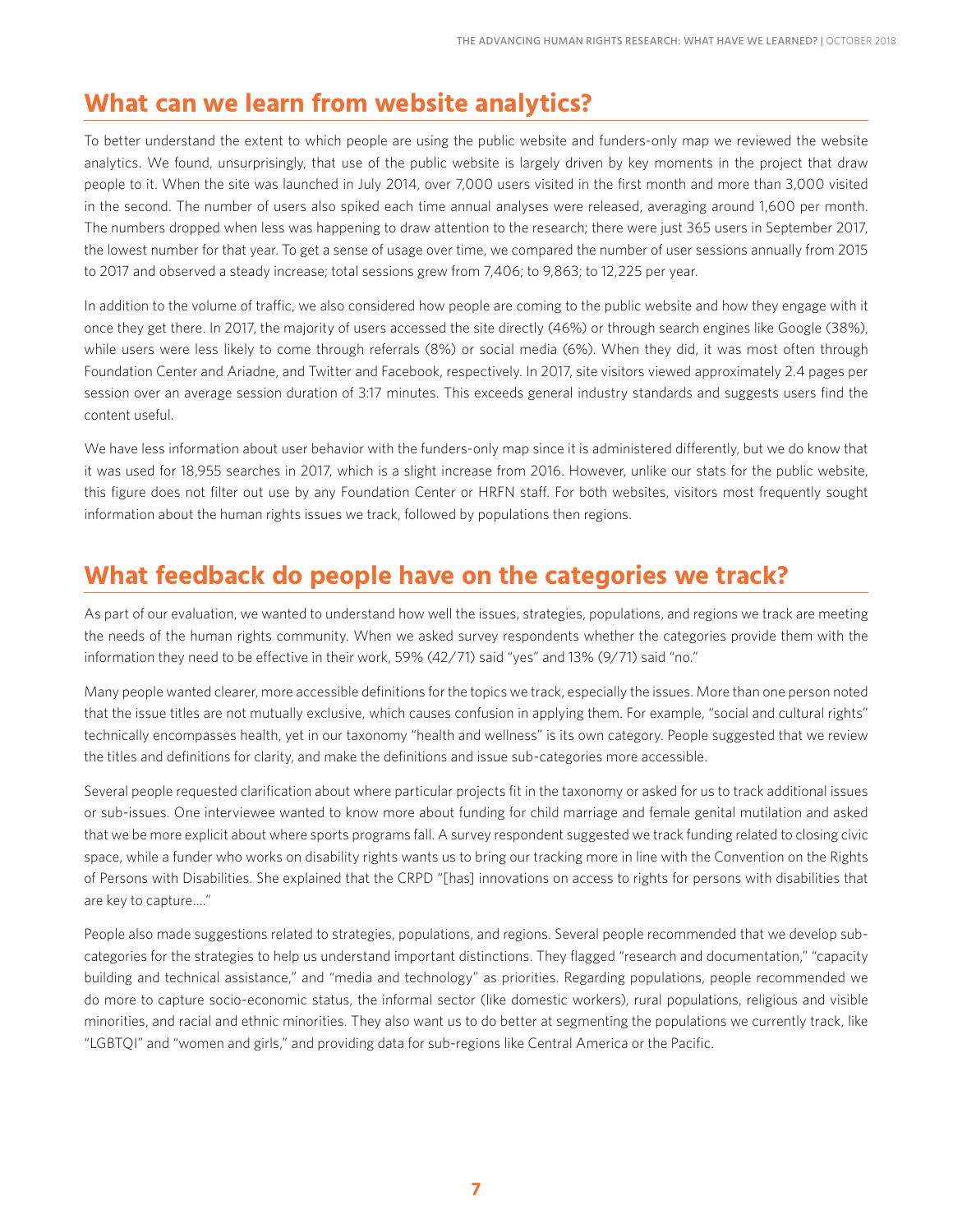## **What grantmaking mechanics are most important to track?**

In addition to gathering feedback on the categories we track, we wanted to learn what other grant-related considerations people interested in human rights philanthropy want to know more about. To find out, we developed a list of seven items related to the mechanics of grantmaking and asked survey respondents to prioritize up to three or use a write-in option. Figure 6 highlights their responses.

| What considerations related to grantmaking mechanics are most important to track? | $\%$ |
|-----------------------------------------------------------------------------------|------|
| general support versus project grants                                             | 76%  |
| single-year versus multi-year grants                                              | 54%  |
| grantmaking to non-registered groups                                              | 51%  |
| grantmaking through participatory practices                                       | 38%  |
| first-time funding versus renewal grants                                          | 22%  |
| funding approaches by funder type (e.g. private foundations, sub-grantors)        | 18%  |
| proportion of funding channeled through sub-grantors                              | 15%  |

*Figure 6: ranking of grantmaking mechanics people are interested to track (72 responses)*

In addition to the ideas above, people described other grant-related considerations they want to know more about. Several people said we should do more nuanced tracking of the proportion of funding that reaches target countries directly versus going to international or regional organizations to work in those contexts. Smaller foundations wanted information about the proportion of funding going to grassroots organizations and suggested we take a closer look at grant size in general and small grants in particular. At least one respondent wanted to know how much funding is going to women-led or LGBTQI-led organizations. Several people acknowledged it may be difficult to capture data on these things: "The challenge is that foundations themselves don't always track this, and even within foundations there may not be consistency."

A few of the smaller foundations we heard from said they not only look to HRFN for information about funding trends, but also for practical tools and advice they cannot get elsewhere. For instance, Shubha Chacko of Solidarity Foundation said, "One expects from HRFN some sharing of resources like tools someone has developed, or ways of thinking of something. We [as a small foundation] may not be able to hire a consultant, but we may be able to get something useful from HRFN to fill these gaps." She suggested that the public website would be more valuable if HRFN added elements like case studies, curated tools, and resource experts for the topics highlighted there. This includes tools related to the mechanics of human rights grantmaking.

Several funders expressed interest in learning more about the strategic considerations behind donor decisions to use a human rights framework and prioritize certain strategies. For example, "Why support art rather than media or community organizing?" The representative of a small foundation, in a region suffering concerted attacks on human rights funders and their grantees, said pointedly, "It would be really great to see more about the philosophy behind human rights grantmaking. It would be great to nurture this space with deeper understanding from funders about why this funding approach is important, why it is important to build trust, inclusion, etc. This would be nurturing and inspirational…It's important to support [funder] communities by providing explanations about the ideas behind these approaches."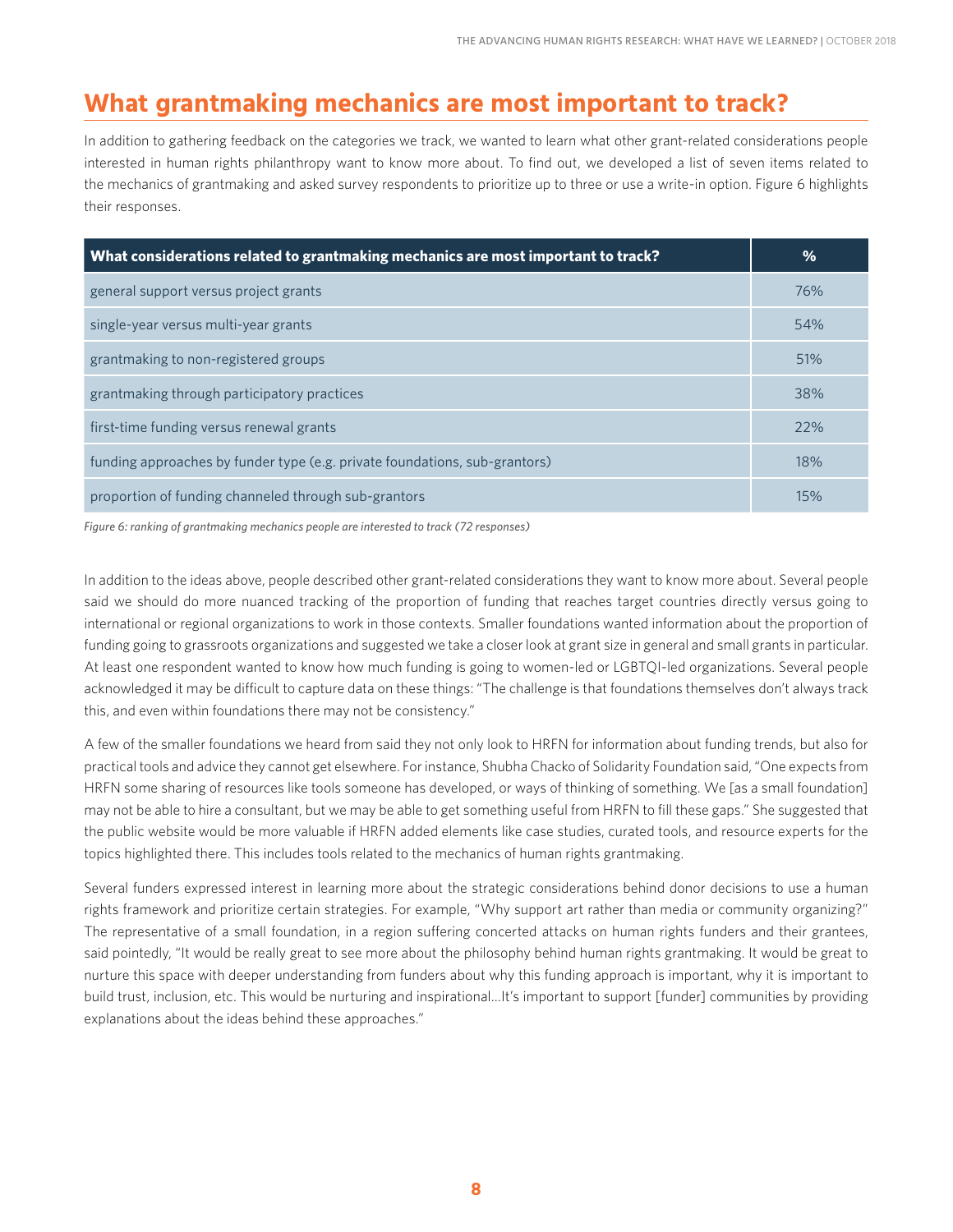## **What impact has the research had?**

We have heard a variety of anecdotal reports about how the research is being used, so this evaluation was an opportunity to check our ambitions against the actual impact the research is having. We looked at four specific areas for impact, including whether the research is:

- contributing to increased knowledge about the field of human rights philanthropy,
- strengthening grantmaking practice,
- helping funders advocate for greater support to certain programs or issues, and
- **•** facilitating funder collaboration.

Our findings suggest the research has had some impact in all four areas, especially in increasing knowledge.

#### **Increased Knowledge**

We asked survey respondents who have used he AHR tools to agree or disagree with a series of statements about whether the research has increased their knowledge about the field. Their responses are highlighted in Figure 7.



*Figure 7: evaluating if the research has contributed to increased knowledge about the field of human rights philanthropy (64 responses)*

#### Funding Landscape and Trends

Funders shared a variety of examples about how the research has helped build their knowledge, including on:

- the actors and funding landscape for sex workers' rights in the US (Third Wave Fund)
- the funding landscape for strategic litigation over time (Open Society Justice Initiative)
- the funding landscape for anti-trafficking work in South Asia (South Asia Women's Fund)

People also described how the research has expanded grantmakers' understanding of the field of human rights philanthropy itself. One interviewee recalled how the AHR research took the Universal Declaration of Human Rights, a globally recognized resource, and used it as a framework to help define the field. He said this has helped funders move from thinking about their focus areas—like environmental rights or disability rights—as separate to seeing how they are related and "fall under an umbrella of human rights." A survey respondent built on this idea, saying the AHR research has helped by "illuminating issues as 'human rights' issues that weren't always seen as 'human rights' because of the historic focus on civil and political rights within human rights funding." She said, "Seeing this expansion in framing in the data is encouraging."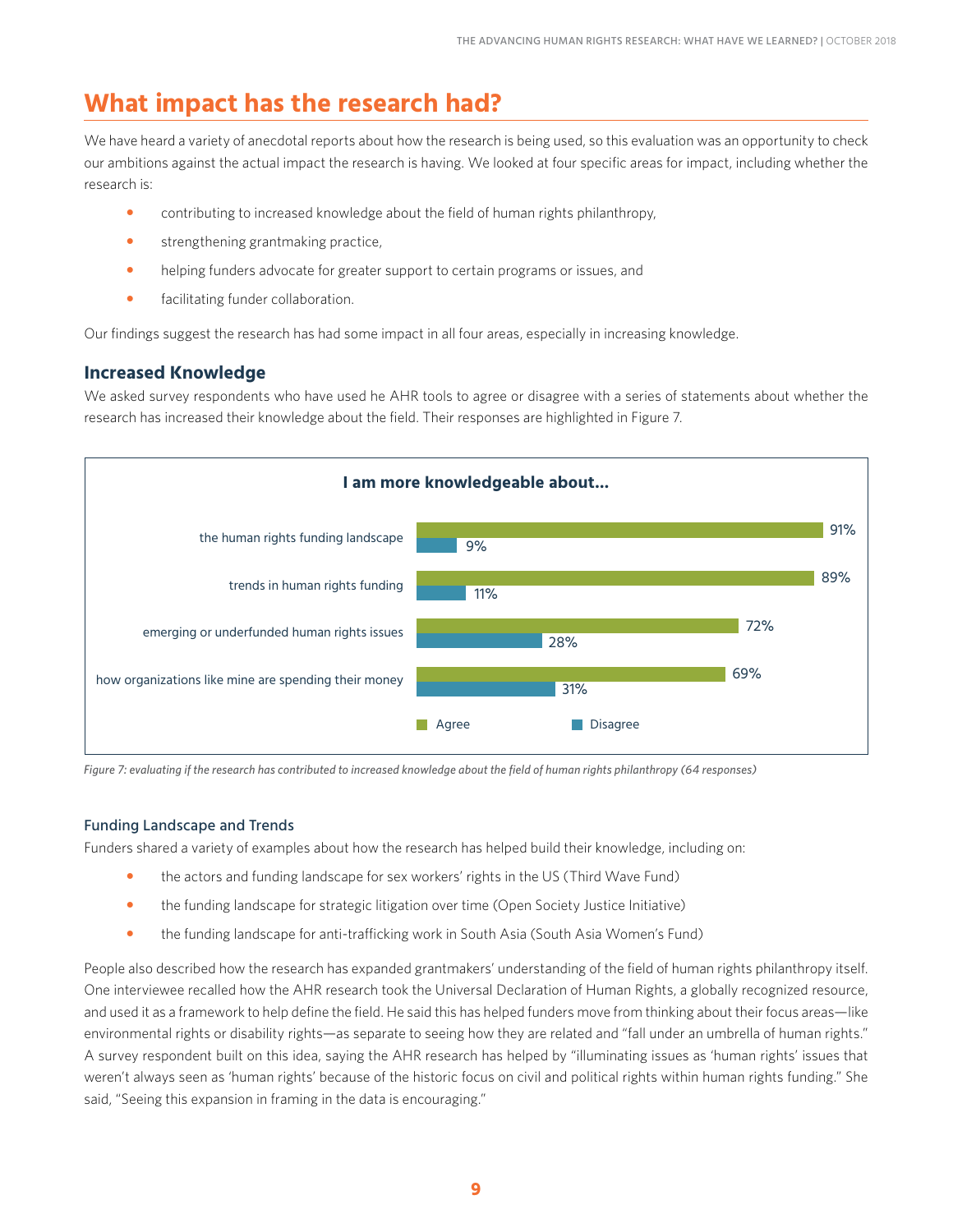Miroslava Bobáková from the Slovak-Czech Women's Fund pointed to the role the AHR research plays as a window into the activities of larger, more influential actors in human rights philanthropy. She said of the tools, "They help provide us with understanding of the world around us—other grantmakers and funders—those who create the frameworks and dominate the funding landscape." She said that, as a responsive fund, her foundation looks at the issues being funded in order to inform its thinking about what it should support, and noted it can be challenging to balance the work happening globally with what is feasible locally: "For us it's great to see the big picture, it can be inspirational. But sometimes we realize it's a big problem for us to reach those players who really shape the conversation and make the framework for all of us."

Several stakeholders described how the research has given them a better sense of global funding flows. One asserted, "The AHR certainly has expanded the field's knowledge about what's happening on human rights globally. This has been a huge boon for the sector." A survey respondent from Africa summarized it like this:

"[The AHR research] has demonstrated how global organizing works, highlighting the huge discrepancies in funding between the Global North and Global South. It is very interesting to see what fields have been funded, as well as the large gaps between different funding priorities. I wonder what the landscape would look like in our region if funding in the South were increased."

#### Emerging or Underfunded Issues

We asked survey respondents whether the research has made them more aware of emerging or underfunded issues. 72% of those (46/64) who had used the AHR tools indicated it had. Funders offered these examples:

"This data helps us identify issues, like that of gender-based violence, where the scope of the problem may not align with the scale of the response." *— HRFN member*

"The research available has allowed us to identify some underfunded issues, [such] as inter-generational leadership and adolescent girls' rights, at the intersection of peace building, conflict and climate change. We are looking at that particular program." *— survey respondent*

An interviewee described how the research has opened people's eyes to issues that may be otherwise overlooked:

"After coming out of the last HRFN conference, I started looking through our organization's website and the websites of other well-recognized organizations across the Americas and realized disability rights isn't front and center as a human rights theme almost anywhere. It was a good moment to reflect on what our own blind spots are." *— Claret Vargas, MSI Integrity*

#### Spending from Similar Organizations

Finally, funders credited the AHR research with increasing their knowledge about their peers and helping them to better understand their position as a human rights funder in relation to other foundations. They explained:

"I was able to identify which foundations were working on my thematic issue in specific geographies I was exploring. This allowed me to gain a picture of which organizations were being funded from whom…" *— survey respondent*

"I have been able to use the research to explain not only where our work fits into the overall landscape but how it is different from our peers. Very helpful." *— survey respondent*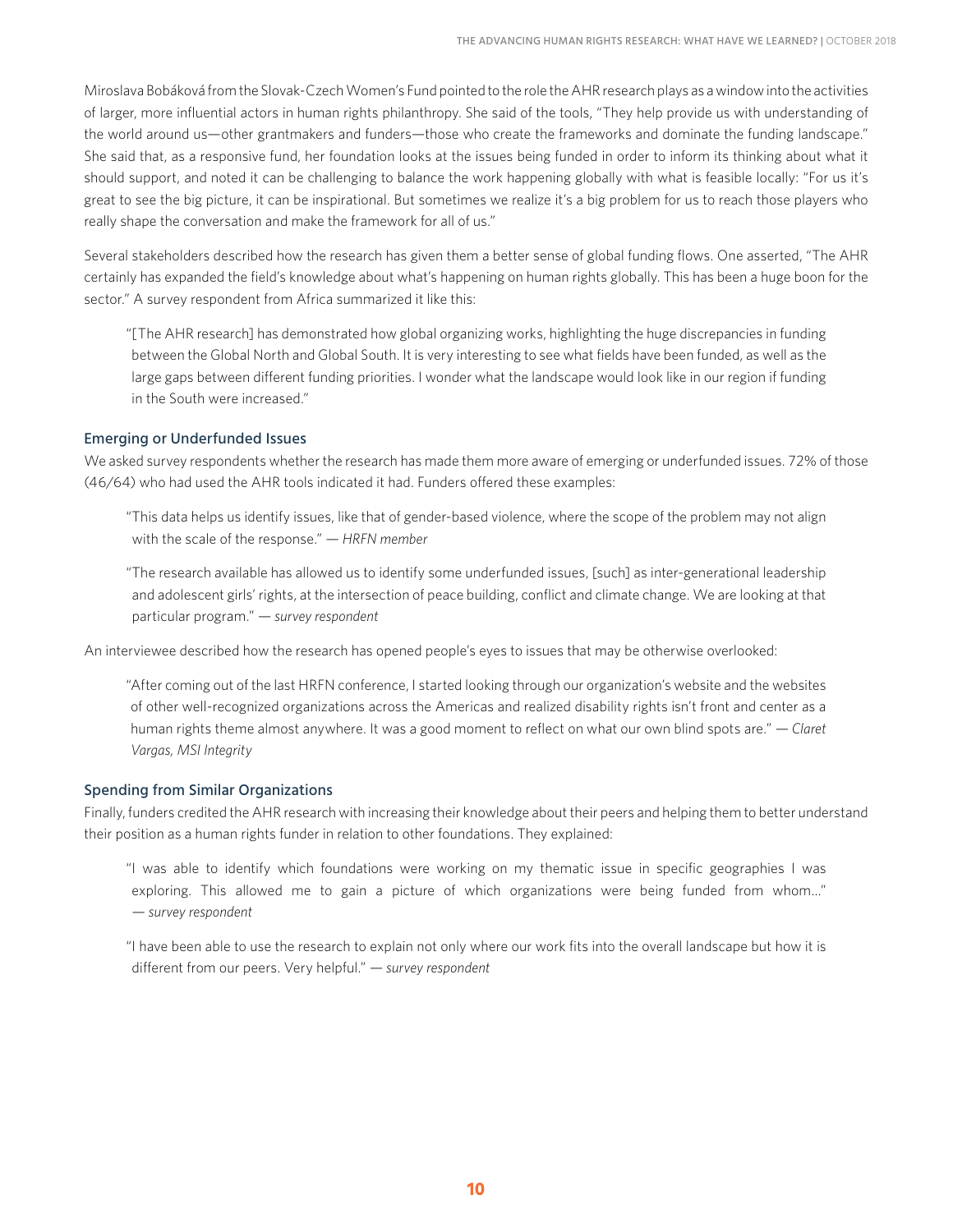#### **Strengthened Grantmaking Practice**

In addition to increased knowledge, we wanted to know whether funders are acting on what they have learned from the research. To find out, we presented survey respondents who had used the AHR tools with six statements related to their grantmaking practice. Their responses are captured in Figure 8.



*Figure 8: evaluating if the research has contributed to strengthened grantmaking practice (64 responses)*

#### Inform Strategic Direction

Funders described using the research to inform the strategic direction of their programs and organizations. For example, Urgent Action Fund told us they used the research to map the funding landscape in Eastern Europe, Central Asia, and the Middle East when it was considering expanding its work in these regions. Thousand Currents used the research to evaluate its potential niche in protecting natural resource defenders in Latin America. Staff from a variety of foundations have reported using the research to inform strategic planning, including the Baring Foundation, NoVo Foundation, Open Society Foundations, Oak Foundation, and Global Fund for Women.

Other funders described using the data to spark or bolster internal discussions. Arlene Wilson-Grant from Disability Rights Fund said her foundation has used the funders-only map and annual analyses to inform its board and advisors about where disability rights fits in the larger human rights funding landscape. Another funder described her efforts to make women and gender a crosscutting theme throughout her foundation's grantmaking. She said the AHR research was a helpful tool for scoping the landscape and learning about other funders' work, then using this data to make the case to her board. One survey respondent said, "[The data] has catalyzed discussion within my own organization, which contains many divisions, about our spending."

#### Identify Funding Gaps and Increase Funding / Identify Oversaturated Areas and Decrease Funding

Funders also indicated that they have used the research to make decisions about funding flows. A staff member from Global Dialogue told us that when her organization was thinking about phasing out its support for migration in Turkey, it delayed its exit because the funders-only map showed it was the only funder [at the time] supporting this work. Another funder reported that the funding gaps revealed through the research made her foundation reevaluate its investments:

"I read with great interest and dismay your first report mapping funding of international human rights organizations across the globe. I was shocked to see so few funders in the Caribbean and particularly in Haiti… I can't exit or retrench because I now know that there is a dearth of human rights funders in Haiti." *— HRFN member*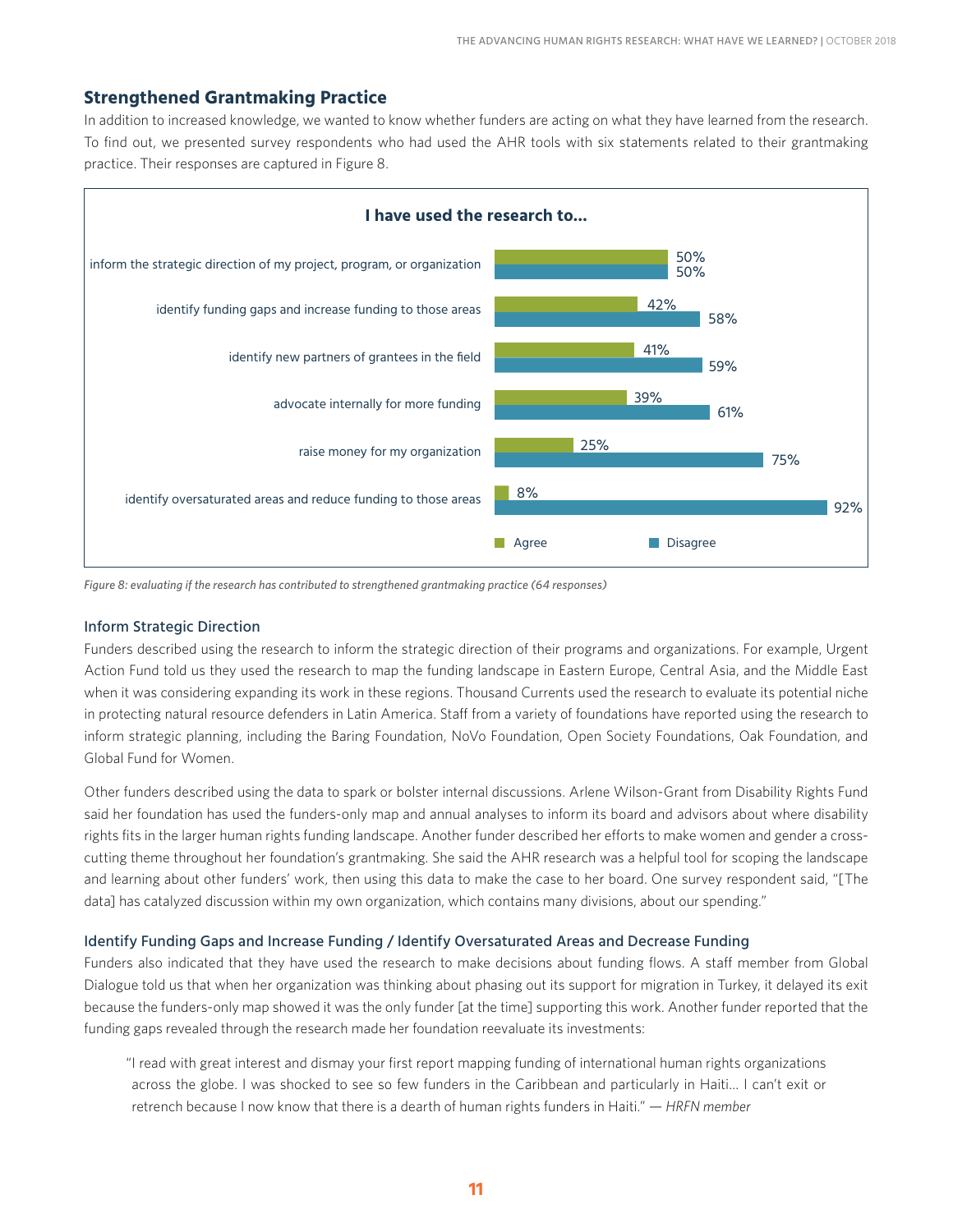Rights groups said that being able to use the AHR tools to identify funding gaps has illuminated their work, too:

"The [AHR] infographic was useful in that it shows funding across regions, issues, etc. It helps grant seekers in my region see where we are not using funds in the ways other regions are. This may be justifiable because of the context where we work, or it may be an oversight…The research is a way for us to evaluate as grant seekers whether we are engaging in defending human rights in as many ways as we can." *— Claret Vargas, MSI Integrity*

#### Identify New Partners or Grantees

Finally, a number of grantmakers have reported using the research to identify new partners or grantees in the field. One funder described using the data to find potential grantees in Peru focused on environmental and resource rights. Likewise, the Fund for Global Human Rights said it used the data to find possible allies to work with its grantees to push back on a restrictive draft law on NGOs.

#### **Greater Funding**

Since increasing funding for human rights is one of our goals, we also wanted to know whether the research has helped funders to advocate for more money. 39% of survey respondents (25/64) who had used the AHR tools said they had used them to advocate within their organizations for more funding for a specific issue, region, strategy, or population, and 53% (34/64) believe the research has made them better equipped to argue that institutions should increase funding for their area of work. Meanwhile, 25% of respondents (16/64) who have used the research said it has helped them raise money for their organization. Many funders who rely on fundraising described using the data in grant proposals to make the case for their requests. One funder recalled using the data to show a lack of funding for rights-related research and get peer funders to give additional support.

Funders also noted ways the research has helped their grantees in fundraising. Diana Samarasan from Disability Rights Fund described how the research has helped inspire her grantees to cast a broader net:

"When I shared the data at a convening of our grantees, it gave them a baseline and some associated righteous anger to push for more inclusion in funding to other groups and issues. It encouraged them to think outside the disability box and to consider ways in which their organizations could apply for women's rights funding, environmental rights funding, etc."

In one case, an organization was able to use the AHR data to convince government leaders to increase funding for human rights. Reflecting on the successful advocacy, the organization said that it was important to have the numbers from the AHR data to back up its case and that the numbers had "shock value" for the government leaders, who "did not know this funding landscape before [the meeting]."

#### **Deeper Connections**

Another goal of the AHR research is to inspire connection and collaboration among funders. We have heard from a number of funders who have used the tools to identify peers. One survey respondent explained, "We've used this map to find other donors working in Thailand so we can connect on strategy related issues and build a community of donors focused on human rights issues in the Thai context, as there are so few of us." Another funder described using the AHR tools to find peers working in Nepal to coordinate responses following the spring 2015 earthquakes. Open Society Foundations, Oak Foundation, American Jewish World Service, Wallace Global Fund, Disability Rights Fund, and numerous smaller foundations, including the Sabanci Foundation and South Asia Women's Fund, have all used the data to identify fellow funders working in their areas of interest.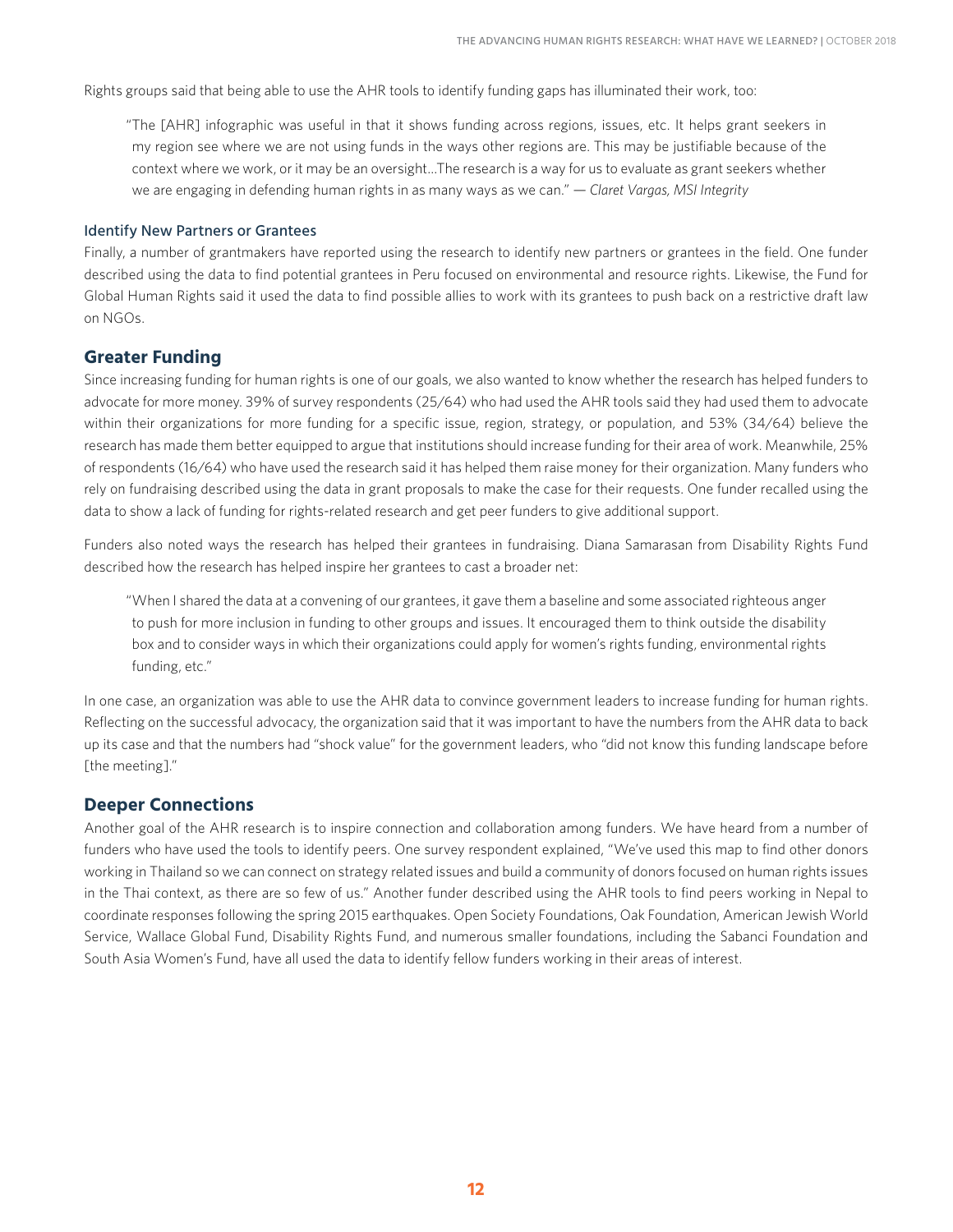Such feedback has formed the basis for our perception that the AHR tools have contributed to a sense of community among funders and growing awareness of the potential to collaborate and connect. That perception was borne out by this evaluation. Two-thirds of survey respondents (66% or 42/64) who had used the tools said they had used them to identify other funders working on their issue, region, strategy, or population, as illustrated in Figure 9.



*Figure 9: evaluating if the research has contributed to deeper connections among funders (64 responses)*

The survey indicated that a smaller number of funders are acting on this information and translating it into concrete collaborations. 38% of respondents (24/64) who had used the AHR tools, had used the research to build new or stronger relationships with other funders, and 19% (12/64) had used the research to establish a new collaboration with other funders. One survey respondent who reached out to peers based on the data described a positive outcome:

"It helped us form a new relationship with another foundation that we might have previously identified as unlikely potential allies—their grants got included in the AHR research because those grants have a human rights focus, even though the foundation does not publicly describe itself as a 'human rights funder.'"

Greater levels of collaboration among grantmakers is desirable. However, even when funders are not necessarily taking action based on the AHR data, they may benefit from the sense of community the data fosters. One survey respondent reported that an impact of the data has been "encouragement as a small women's fund to see and be aware we are part of a wide and diverse global movement." Miroslava Bobáková from the Slovak-Czech Women's Fund expressed a similar sentiment, saying, "If our numbers are tracked and put into a broader set of numbers we can see ourselves as part of a bigger family. This is very valuable and helps strengthen our identity."

#### **Influence on the Field**

The AHR data has also had ancillary effects on the field of philanthropy. The success of the AHR tools has positioned HRFN as a model for other groups looking to undertake resource mappings in order to track funding for their own populations and issues. This has enabled HRFN to stand as a leader in the field, providing explanations of the methodology involved, functionality of the tools, and lessons learned. For example, Peace and Security Funders Group and Elevate Children Funders Group both looked to the AHR resources in developing their own mappings.

The project has also promoted transparency among funders as a best practice, as these interviewees noted:

"There is this idea that human rights funders are non-transparent. The AHR data says exactly what's being done." *— Merrill Sovner, Center on Philanthropy and Civil Society at the Graduate Center, CUNY*

"Out of each HRFN event with this data I've come away with a much clearer sense of where we need to improve our engagement as human rights organizations, and where we fit in the larger network of human rights organizations on our continent. I've gotten a better sense of the degree that human rights funders have dialogue among themselves and grantees. It's not as much of a black box as far as how priorities are created; it's not always just the whim of a large donor." *— Claret Vargas, MSI Integrity*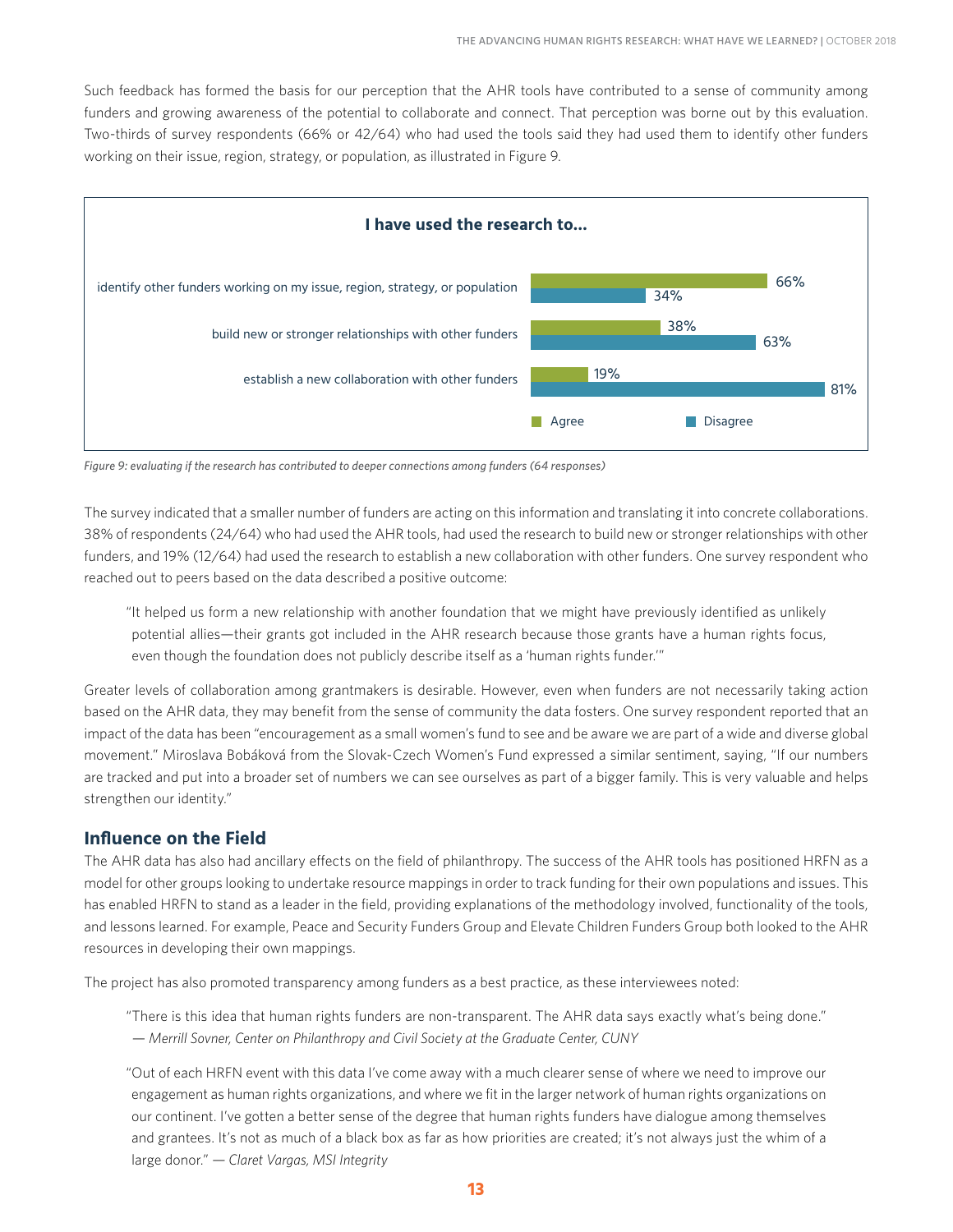## **What concerns do people have about the research?**

A handful of people we heard from raised fundamental concerns about the data captured through the AHR research. This included questioning its accuracy and worrying it could do harm if it over represents funding in the field—like for LGBTQI rights. More than one person expressed concern about the use of automated searches and key terms for coding grants, particularly in relation to the OECD data we track. One survey respondent said this:

"I also question the validity of the quantitative data. The information presented by the FC states that human rights funding has gone up as a proportion of total philanthropic funding. I don't think that's accurate—it must be based on flawed data, including a temporary blip due to [Atlantic Philanthropy's] spenddown and other factors. Philanthropy is growing fast but a small amount goes to human rights. So if anything [the AHR research] made us more confused about the reality of human rights funding."

A funder familiar with the AHR tools spoke of concerns that the data collected is too broad and goes beyond interventions that fall under a more traditional understanding of human rights work. She explained, "For some of my colleagues, [the AHR research] skews the sense of what people would perceive as money going to the human rights sector. Are these initiatives explicitly using a rights-based approach in their funding, or are they providing support to address human rights problems without using a rightsbased lens? If this is the case, should initiatives that aren't using a rights-based approach be considered human rights funding? I don't think it's wrong to capture that information, but I think there should be a way to distinguish between the different types of approaches." She suggested that we analyze the broad data set and a narrower subset to capture this distinction and better meet the diverse needs of the human rights community.

Several people familiar with the project flagged another concern: how do we prevent the numbers from being taken out of context? Christen Dobson, who was involved in establishing the AHR initiative, recalls a few instances when users of the research misinterpreted the data because they didn't have an in-depth understanding of the methodology. She recommends developing and sharing more detailed guidance about what the data can do and its limitations. She went on to say, "We should be continuously revisiting the methodology to ensure that we are utilizing the most robust and accurate system possible. Also, if other mappings yield different findings about particular areas of rights funding, we have to remember that they may be using different methodologies and we can learn from one another's approaches."

## **How do we improve the experience for data contributors?**

Some 68% of the survey respondents (65/96) said their organizations have contributed data to the AHR project. Of the 45 respondents who were directly involved in submitting data, 84% (38/45) felt the process took a reasonable amount of time and effort, and 93% (42/45) felt the instructions for submitting data were clear and easy to follow. Of the 17 respondents who said their foundations had not contributed data, seven said it was because they did not know about the AHR research and three said the process was too labor intensive and/or time consuming. None said it was because they prefer not to share data or are concerned about security, though colleagues from Ariadne have observed a drop in data sharing among members which may be related to security concerns.

Several program officers who have inputted data manually described the process as onerous. One grantmaker who submitted data this way in the past recalled, "It was so much information and I ended up spending several days manually inputting it. They wanted all of our grants, and for us to say which ones were human rights ones. It was really time consuming and daunting." The process was, in fact, so burdensome that the program officer declined to submit data the following year. A turning point came when she learned she could generate a report automatically from her grants database. She and others emphasized the game changing experience of being able to export data automatically. One funder noted that even with the automated options, grant coding still takes time.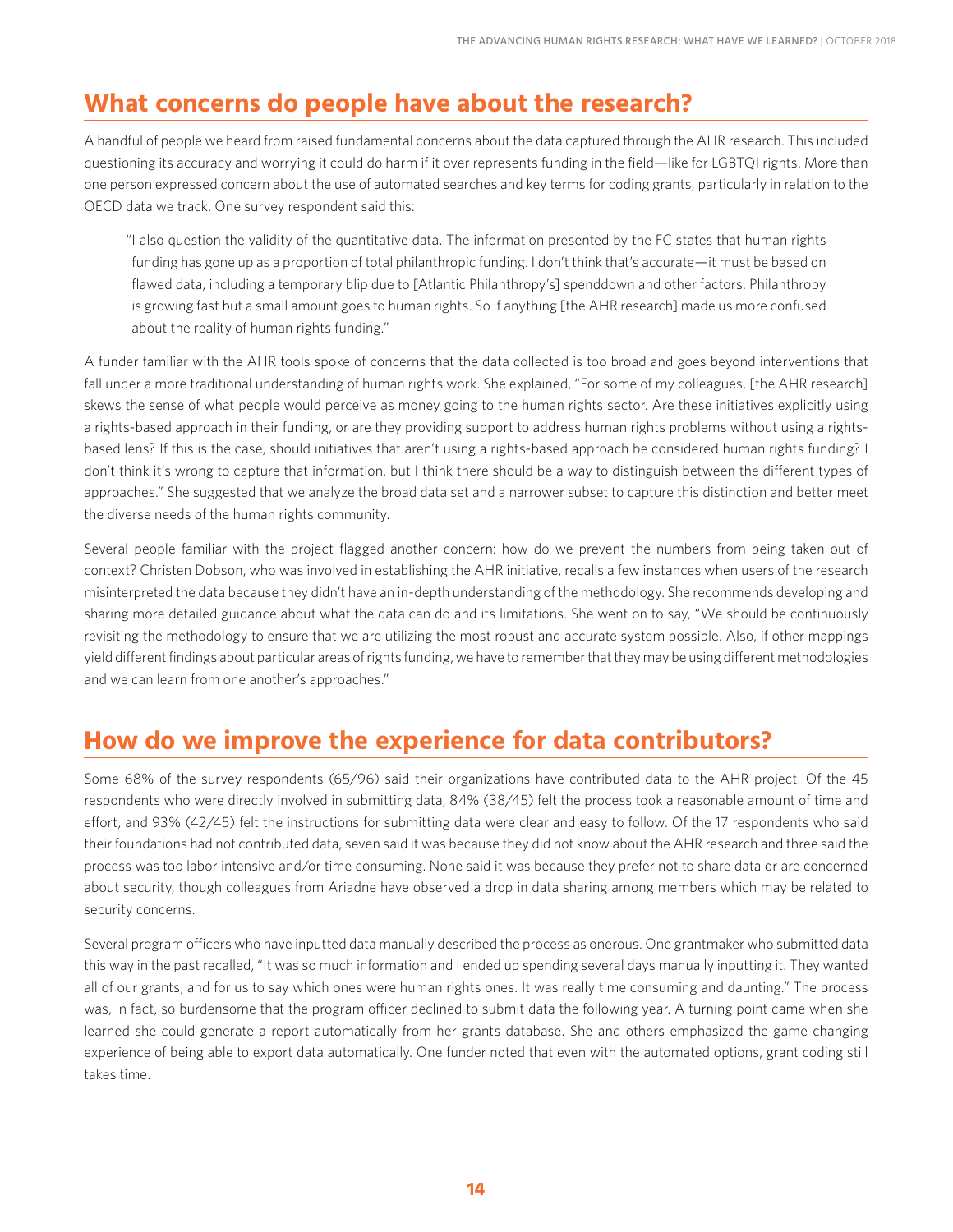When asked how the data collection process could be improved, survey respondents were largely in favor of having us coordinate with other organizations that collect grants data to use a standard template (53% or 33/62), establish a more regular annual reporting schedule (47% or 29/62), and provide additional guidance on security protocols for data sharing (34% or 21/62). Respondents shared additional suggestions, including that we provide more clarity on how the data will be used, clarify our translation practices, accept submissions on a quarterly basis, and update our template to be compatible with 360Giving.

#### **Offer Encouragement**

Several stakeholders we heard from see getting more and diverse funders to contribute data directly to the project as a priority, including data from emerging market funders. Interviewees offered suggestions for getting grantmakers to share their data. Maura Sullivan of the Henry M. Jackson Foundation recommended that we include a line in our data request encouraging foundations that may be struggling with our template to send whatever data they have readily available as a starting point. She explained, "You don't want people to give up and dread the emails every year." One interviewee suggested that "[HRFN] should work on a communications plan for getting more funders to submit their data in a timely way by showing a real-time picture. For example, 'In June we have this much data, help us get to X.'" Lori Klos of Ariadne described how frequent staff turnover at foundations means we must continually build new relationships to encourage participation in the project, which takes time. She recommended that we work to reach more staff in each organization to convey the merit of this research and make it part of the fabric of foundations.

#### **Reduce Burden**

People also offered recommendations for how we could reduce the time and effort involved in data collection. Multiple foundations noted the challenge of determining which grants to include and how to code them. As one respondent explained, "As our grants are not directly 'human rights' funding, it is difficult to sort what grants to submit and which not. This takes time to sort out." One person who had previously coded grants for a foundation recommended moving toward more automation in our grant analysis and relying on grant descriptions rather than funder coding. She cautioned that some level of human review will always be needed for quality control, and advised HRFN to keep looking at the big grants, pay attention to new lingo and jargon as the field evolves to keep the taxonomy up-to-date, review sensitive grant areas (e.g. LGBTI, sex workers), and partner with specialized affinity groups doing mappings where we can sync data. She reflected, "With this kind of project, you'll probably always have to be revising and revisiting. It will never get to a place where it's done."

#### **Provide Technical Assistance**

Funders also shared ideas for how we can provide more support to data submitters. One funder who has switched to submitting automated grant reports using her foundation's software speculated that "there may be other grants managers who do not know they could just push a button to export their data into a report." She suggested HRFN get a sense of which databases funders are using, and consider pairing new contributors with experienced contributors like her for technical assistance and moral support. Another grantmaker said she had tried to use one of the automated reports but decided against it when she saw that the only guidance available was a 42-minute video. She advised that we provide software instructions in both written and video form, "since people take in information differently."

Several people noted how challenging reporting is for smaller foundations that may not have designated grants management staff or internal systems for capturing grant details. Pedro Lagatta of Brazil Human Rights Fund suggested, "One option could be to provide funders with grants management systems, advice, and resources. For those foundations who don't have systems, they are probably the ones who have the most trouble filling in the template. This would help small foundations and give HRFN quality information about the field." He also proposed that we develop a more automated template with checkboxes to make grant coding easier.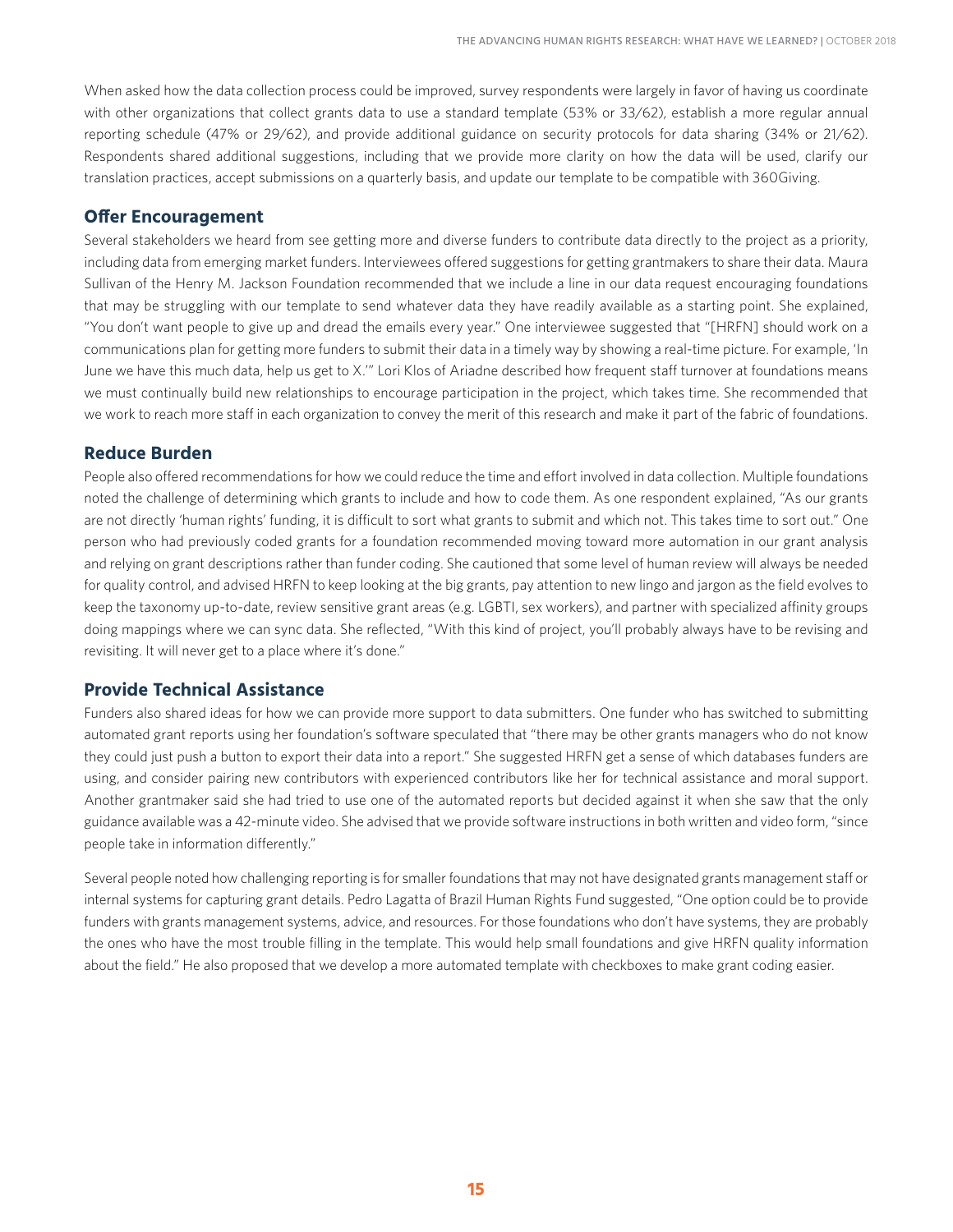## **How do we improve outreach and uptake?**

41% of survey respondents (7/17) who said their organizations have not contributed data to the AHR research said it was because they had not known about it. Likewise, most survey respondents (67% or 12/18) who indicated they have not used the AHR tools said it was because they were not aware of them. Stakeholders provided a range of suggestions for how we can increase funders' awareness of the tools and get more people using them. The recommendations fell into three general categories: how we frame the research, training tactics, and dissemination strategies.

#### **Framing**

A number of recommendations were related to how we explain and contextualize the research so people understand what it means and why it matters. Numerous survey respondents (57% or 41/72) said we should work with funders to dig deeper into the meaning of the data. Several people suggested we do more to pair our quantitative findings with qualitative research to make them more tangible and help us draw conclusions. Others said we need to more clearly explain our methodology, including the dataset. Shubha Chacko from Solidarity Foundation suggested we publicize the ways funders are using the research and what it has allowed them to do in order to give others—like her—ideas for how they can use it, too. Like Shubha, several survey respondents expressed interest in seeing funder testimonials about the tools' usefulness (18% or 13/72).

People also gave suggestions for how we can make our resources more relatable. Andrew Milner, a freelance journalist who reports on philanthropy, liked the idea of adding more stories and illustrations to our tools as a way to contextualize key themes. He explained, "[Data] are an abstraction, bones without flesh," and suggested we do more to link the data to people: "In my experience people relate most readily to other people, so it's always good if you can introduce a living person into a narrative."

Pedro Lagatta from Brazil Human Rights Fund advised that the key to outreach is capturing grantmakers' attention by showing that HRFN is offering something they need. He said, "Funders are busy, so you have to be persuasive and show them what's in it for them… If you can assure them they can get this information more effectively, and invest less time and effort, you probably have their attention even if they are overloaded." He added that his foundation prioritizes work with small and medium-size organizations that can be hard to identify, so the grant-level information HRFN provides through its funders-only map is particularly valuable. Pedro also noted the resources funders spend on conducting their own mappings and said showing them that the AHR tools offer something more cost effective is another way to get their interest.

#### **Training Tactics**

People also thought more training about the tools would help. Survey respondents were keen to see HRFN lead demonstrations about how to use the tools (42% or 30/72) and create a virtual tutorial (44% or 32/72). One respondent based in Asia found it hard to attend HRFN's instructional webinars because of the time difference, and asked that we offer more time options. One grantmaker noted that if she saw a webinar opportunity with an attention-grabbing title like "How to use research to make you a better grantmaker" she would try to attend.

Several people stressed the importance of in-person meetings where participants can learn about and discuss the data. As one survey respondent explained, "It helps to have physical meetings where contributors to the mapping meet, discuss, identify trends…." An interviewee agreed: "The forums HRFN creates to discuss these funding priorities are a necessary compliment to these tools." At least two interviewees suggested that HRFN hold dedicated sessions at all of its conferences to demonstrate how to use the tools, and "not at 8am when most folks are absent, and not optional." One of them suggested offering refresher courses and brown bags for foundations, noting that funders are busy, so it can be hard to get them to stop and look at the resources.

#### **Dissemination**

Several people recommended specific distribution channels for promoting the research. For example, one interviewee said, "I would love to have people do more on social media—Twitter, Facebook, blogs—to promote dialogue. If you look at the feeds of HRFN and Foundation Center, there's not a great deal of dialogue with organizations. You could consider having specific ambassadors—like highly followed human rights leaders who have a social media presence—disseminate the data and information if they use it...To me the biggest thing would be if other grantmakers could refer to it and say what is useful about it to them." Other people echoed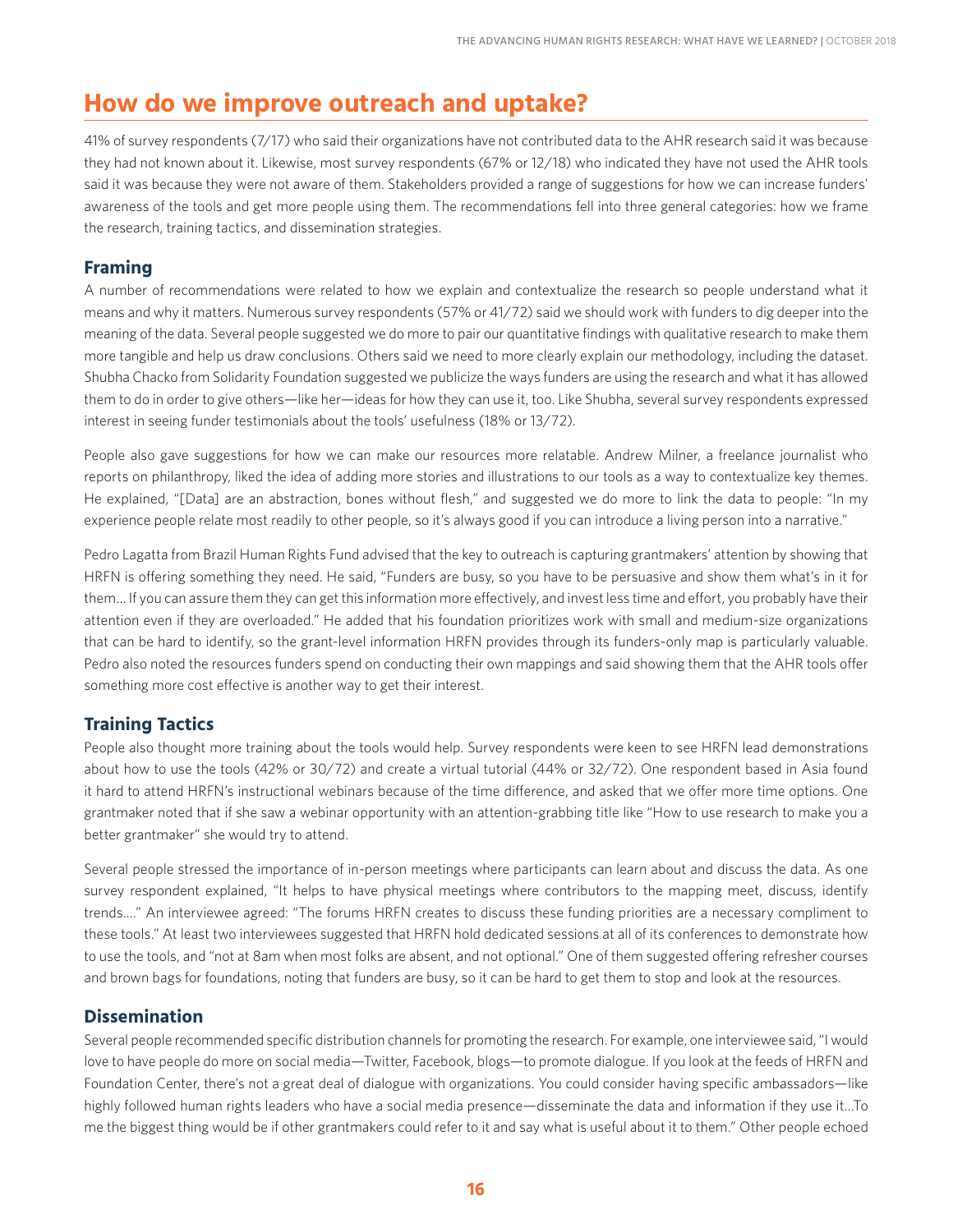this last point, suggesting that we encourage our foundation members to include information about the AHR resources on their websites and in their newsletters.

Respondents also flagged how the research provides an entry point for engaging with funders beyond our usual scope. As one person close to the project explained, "There are a number of non-HRFN members who are funding work that meets the human rights definition." She pointed out that there is an enormous opportunity to be tapped if HRFN can figure out how to engage with those funders and get them involved in the network. As a way to engage this group, one funder suggested that HRFN continue to attend conferences of philanthropic bodies beyond its usual sphere like PEAK Grantmaking and Grantmakers for Effective Organizations, to bring a human rights lens to those discussions.

## **Where do we go from here?**

We appreciate the rich feedback people have shared with us about ways we can strengthen the AHR research to better serve the human rights community and have synthesized our findings in this report. It will serve as a launching point for discussion as we work with partners to prioritize and plan our next steps, grounded in the insights and needs of our membership and beyond.

In reflecting on the research, one of the pioneers of the AHR research explained, "There's no such thing as perfect data; it will always be a representation. But having some type of representation is important to help us know what's happening in the field." We remain committed to providing the human rights community with data to improve the effectiveness of human rights philanthropy. As we strive to do better we will continue to learn and evolve along with the field.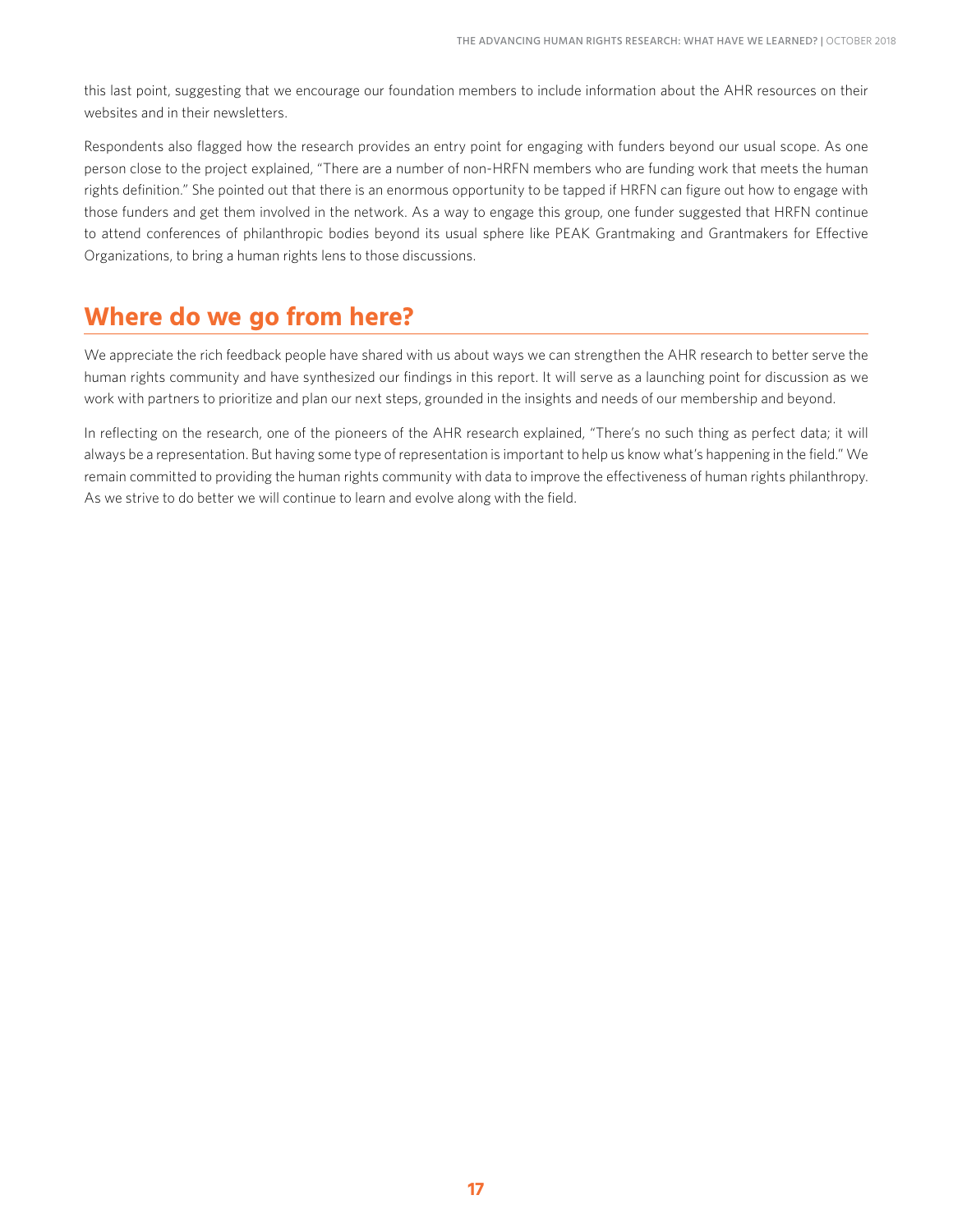## **Appendix A: Contributors**

This evaluation was conducted by Rachel Thomas of HRFN and Acacia Shields an independent consultant. HRFN is grateful to the individuals listed below for providing their time and insights into the evaluation's design and findings, and our partners at Foundation Center, Ariadne, and Prospera for their ongoing collaboration. We would also like to thank the many HRFN members who are not named here but have provided feedback over the years about their experiences using the research.

#### **Research Advisory Committee**

Lesley Carson, Wellspring Philanthropic Fund Augusta Hagen-Dillon, Prospera—the International Network of Women's Funds Lorena Klos, Ariadne—European Funders for Social Change and Human Rights Carla López, Fondo Centroamericano de Mujeres David Sampson, The Baring Foundation Jesenia Santana, NoVo Foundation Ndana Tawamba, Urgent Action Fund—Africa Mandy Van Deven, Foundation for a Just Society

#### **Interviewees**

Miroslava Bobáková, Slovak-Czech Women's Fund Jenna Capeci, Human Rights Funders Network Shubha Chacko, Solidarity Foundation Salome Chagelishvile, Women's Fund Georgia Mona Chun, Human Rights Funders Network Amy Costello, Tiny Spark Christen Dobson, Business and Human Rights Resource Centre Hanan Elmasu, Oak Foundation Sue Gunawardena-Vaughn, Open Society Foundations Yvonne Henry, Women Win Steve Khan, Ontario Trillium Foundation Rachel LaForgia, Peace and Security Funders Group Pedro Lagatta, Brazil Human Rights Fund Steven Lawrence, TCC Group Andrew Milner, freelance writer Nana Patsulaia, Women's Fund Georgia Merrill Sovner, the Center on Philanthropy and Civil Society at the Graduate Center, CUNY Maura Sullivan, The Henry M. Jackson Foundation Claret Vargas, MSI Integrity Arlene Wilson-Grant, Disability Rights Fund

#### **Additional Contributors**

Maha Abushama, Sigrid Rausing Trust Matty Hart, Global Philanthropy Project Inga Ingulfsen, Foundation Center Anna Koob, Foundation Center Amira Maaty, National Endowment for Democracy Diana Samarasan, Disability Rights Fund Anne-Sophie Schaeffer, Euro-Mediterranean Foundation of Support to Human Rights Defenders Sarah Tansey, Human Rights Funders Network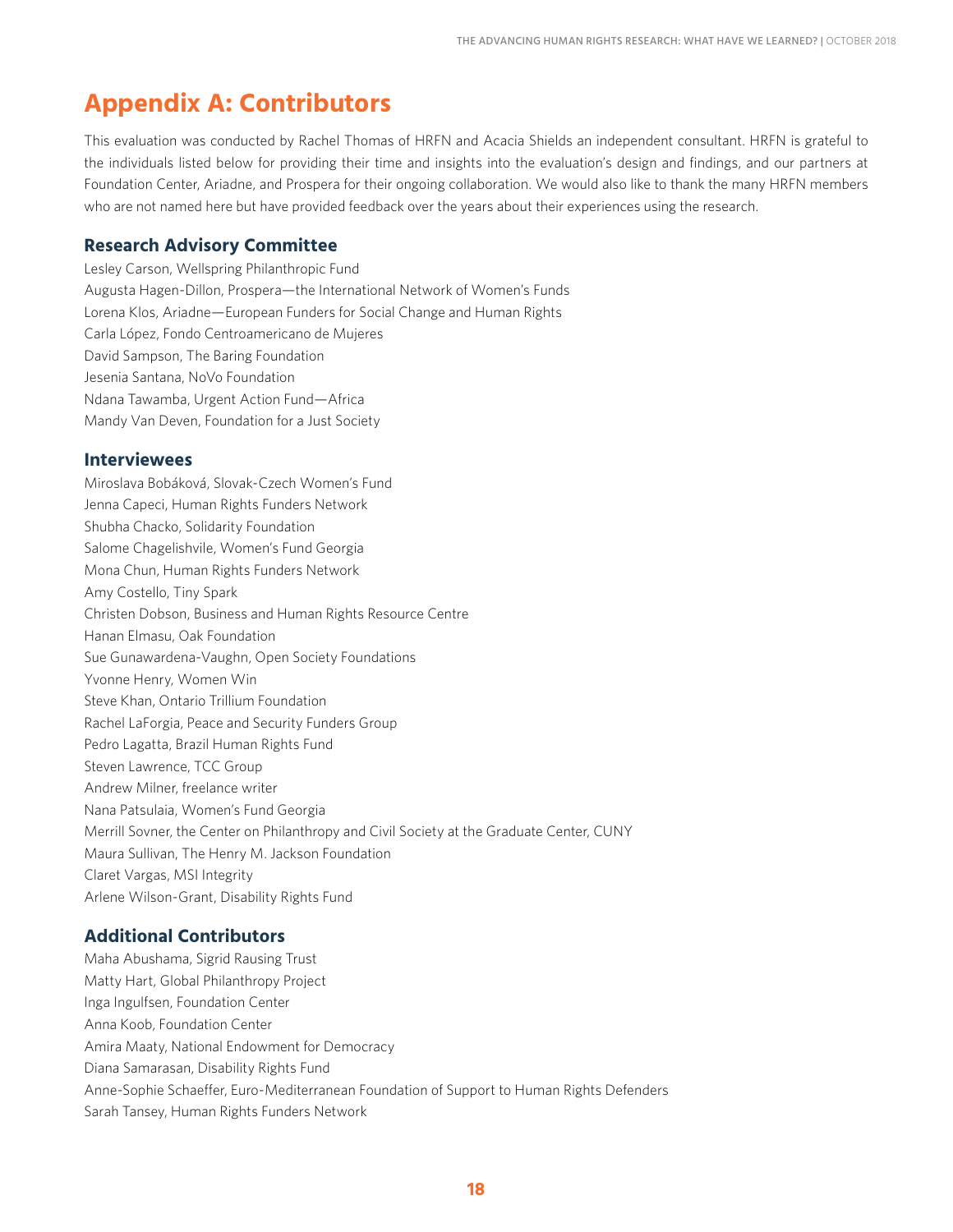## **Appendix B: Survey Questions**

#### 1. What is your role in philanthropy? (98 responses)

- a. Governance 3% (3)
- b. Management 19% (19)
- c. Programs 34% (33)
- d. Grants management 24% (24)
- e. Consultant/advisor 5% (5)
- f. Other (please specify)  $-14\%$  (14)

#### 2. In which networks are you a member? (Please check all that apply.) (98 responses)

- a. Ariadne 38% (37)
- b. Prospera 27% (26)
- c. Human Rights Funders Network 60% (59)
- d. None of the above 13% (13)

#### 3. In what country are you based? (98 responses)

- a. Africa 8% (8)
- b. Asia and the Pacific 7% (7)
- c. Canada and the United States 42% (41)
- d. Central and Eastern Europe, Central Asia, and Russia 8% (8)
- e. Latin America and Mexico 7% (7)
- f. Western Europe 28% (27)
- 4. How many years have you worked in philanthropy? (98 responses)
	- a. 0-5 years 28% (27)
	- b. 6-10 years 31% (30)
	- c. 11-15 years 18% (18)
	- d. 16 or more years 23% (23)
	- e. I do not work in philanthropy. 0% (0)

#### 5. What is your age? (98 responses)

- a. Under 30 years 8% (8)
- b. 30-44 years 49% (48)
- c. 45-64 years 40% (39)
- d. 65 years or older 2% (2)
- e. I'd rather no say. 1% (1)

#### 6. What is the name of your organization? (92 responses from 76 organizations)

#### 7. Approximately how many staff people (full and part-time) work at your organization? (98 responses)

- a. 1-10 46% (45)
- b. 10-35 26% (25)
- c. 35 or more 28% (27)
- d. I don't know. 1% (1)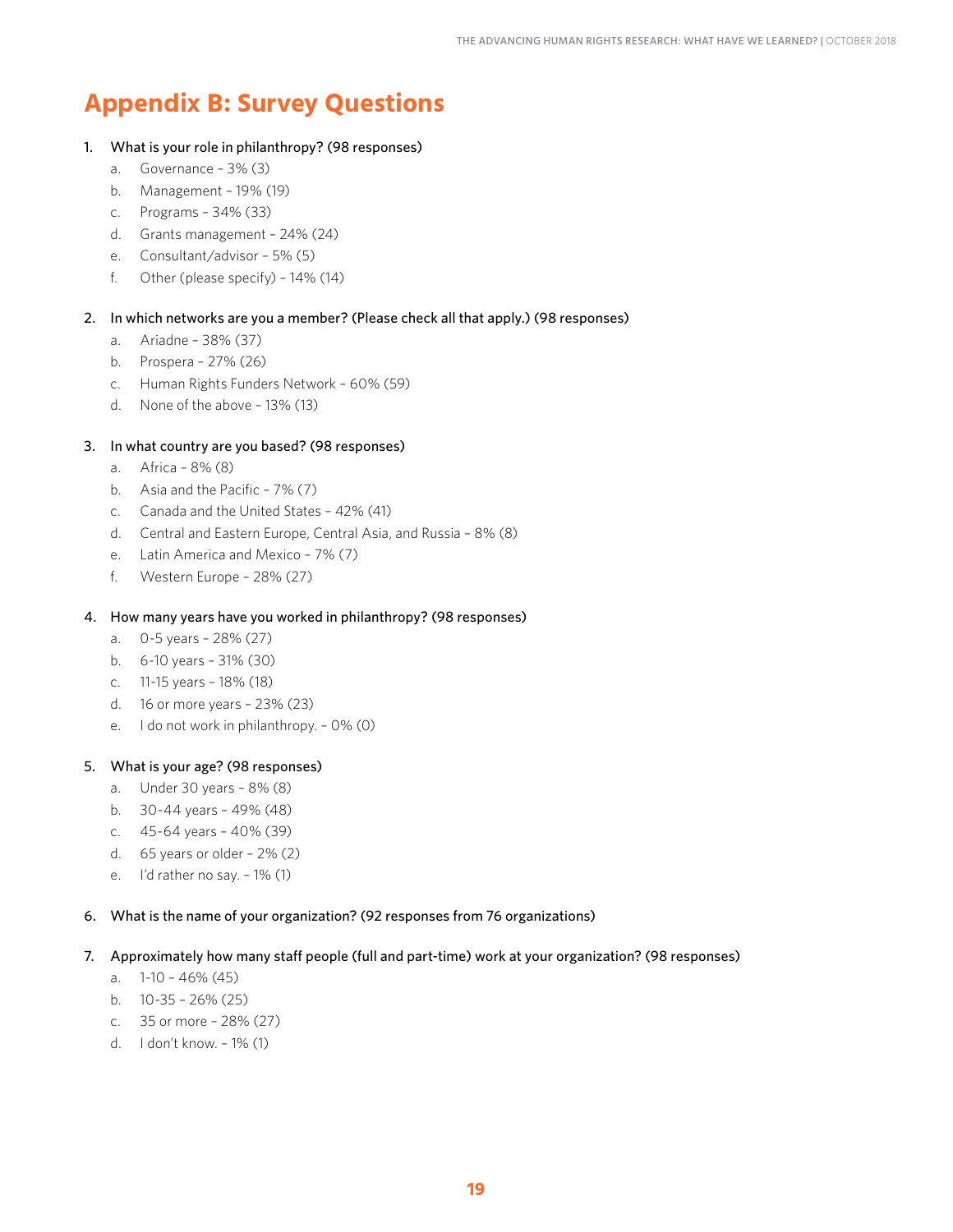- 8. Thinking about the field of philanthropy, how important do you think it is to have quantitative data about the funding landscape? (97 responses)
	- a. Very important 51% (49)
	- b. Important 38% (37)
	- c. Somewhat important 11% (11)
	- d. Not important at all 0% (0)

#### 9. Thinking about your work, to what extend to you rely on quantitative data to inform your grantmaking? (97 responses)

- a. Very much 27% (26)
- b. Somewhat 51% (49)
- c. Not much 15% (15)
- d. Not at all  $-4\%$  (4)
- e. N/A 3% (3)
- 10. Has your institution contributed grants data to this initiative in the past? (96 responses)
	- a. Yes, we have contributed data. 68% (65)
	- b. No, we have not contributed data. 18% (17)
	- c. I don't know. 15% (14)

#### 11. If your organization has not contributed data, why not? (Please check all that apply.) (17 responses)

- a. We did not know about this initiative. 41% (7)
- b. We prefer not to share our data. 0% (0)
- c. The process for submitting data is too labor intensive and/or time consuming. 18% (3)
- d. We generally favor sharing data but are concerned it could jeopardize the security of our organization or grantees. 0% (0)
- e. My organization does not make grants. 12% (2)
- f. I don't know. 18% (3)
- g. Other (please specify) 24% (4)
- 12. Were you directly involved in contributing data from your organization? If so, how did the experience compare with your expectations? (62 responses)

|                                                                                 | Strongly Agree   Agree |             | Disagree   | Strongly Disagree   N/A |          |
|---------------------------------------------------------------------------------|------------------------|-------------|------------|-------------------------|----------|
| The process for submitting data took a<br>reasonable amount of time and effort. | $10\%$ (6)             | 52% (32)    | $11\%$ (7) | $0\%$ (0)               | 27% (17) |
| The instructions for submitting data were<br>clear and easy to follow.          | 16% (10)               | $52\%$ (32) | $5\%$ (3)  | $0\%$ (0)               | 27% (17) |

13. How can we improve our data collection process in the future? (Please check all that apply.) (62 responses)

- a. Establish a more regular annual reporting schedule. 47% (29)
- b. Coordinate with other organizations collecting grants data to use a standard template. 53% (33)
- c. Provide additional guidance on the process for submitting data. 23% (14)
- d. Provide additional guidance on the security protocols for sharing data. 34% (21)
- e. I don't know. 18% (11)
- f. Other (please specify) 13% (8)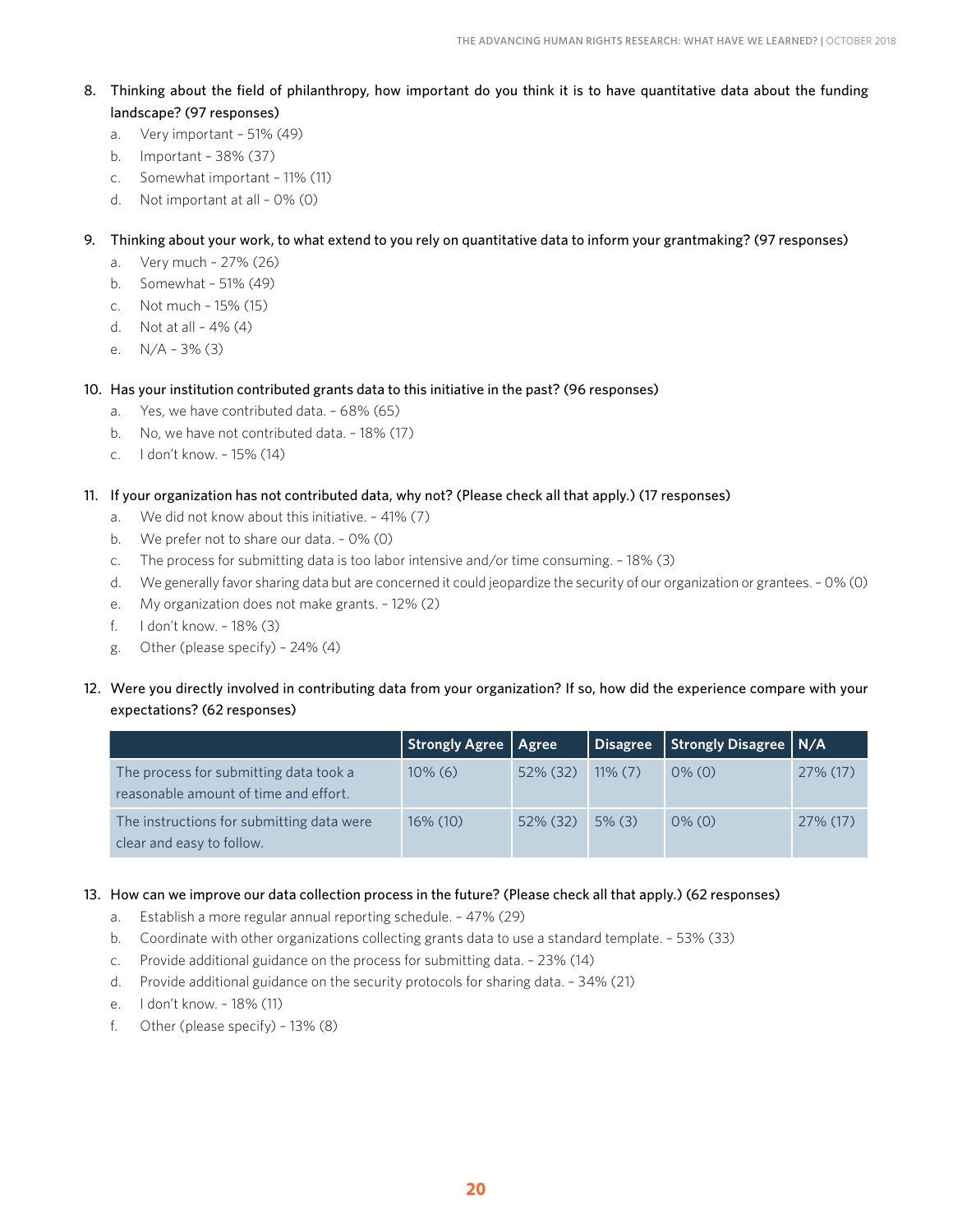#### 14. Which tools were you aware of prior to this survey? (92 responses)

| Tools                | <b>Aware Of</b> | Unaware Of  |
|----------------------|-----------------|-------------|
| The public website   | 79% (73)        | $21\%$ (19) |
| The funders-only map | $67\%$ $(62)$   | 33% (30)    |
| The annual analyses  | 65% (60)        | $35\%$ (32) |

#### 15. Where did you first hear about these tools? (Please check any that apply.) (92 responses)

- a. From a friend or colleague 25% (23)
- b. Meeting or conference 46% (42)
- c. Newsletter, listserv, or blog 33% (30)
- d. Webinar 4% (4)
- e. Demonstration at my office 4% (4)
- f. Through this survey 14% (13)
- g. Other (please specify) 4% (4)

#### 16. How often do you use these tools in your work? (92 responses)

- a. Once per week 0% (0)
- b. Once per month 11% (10)
- c. Once per quarter 38% (35)
- d. Once per year 33% (30)
- e. Never 18% (17)

#### 17. Do you encourage colleagues to access and make use of these tools? (92 responses)

- a. Yes 61% (56)
- b. No 39% (36)

#### 18. If you do not use the tools, why is that? (Please check all that apply.) (18 responses)

- a. I wasn't aware of these tools. 67% (12)
- b. I don't have time. 11% (2)
- c. The data is too general. 6% (1)
- d. The data is confusing. 0% (0)
- e. I use data from other sources. 11% (2)
- f. I don't know. 6% (1)
- g. Other (please specify) 22% (4)

#### 19. [For those haven't used the tools] How likely are you to use these tools in your work in the future? (18 responses)

| <b>Tools</b>         | Likely   | Unlikely   |
|----------------------|----------|------------|
| The public website   | 78% (14) | $22\%$ (4) |
| The funders-only map | 78% (14) | $22\%$ (4) |
| The annual analyses  | 83% (15) | $17\%$ (3) |

#### 20. If you have used these tools, how useful has each tool been to your work? (75 responses)

| <b>Tools</b>         | Very Useful | <b>Useful</b> | Somewhat    | Not Useful | N/A       |
|----------------------|-------------|---------------|-------------|------------|-----------|
| The public website   | $5\%$ (4)   | $51\%$ (38)   | $31\%$ (23) | $4\%$ (3)  | $9\%$ (7) |
| The funders-only map | 15% (11)    | 33% (25)      | $13\%$ (10) | $5\%$ (4)  | 33% (25)  |
| The annual analyses  | 15% (11)    | $39\% (29)$   | $21\%$ (16) | $0\%$ (0)  | 25% (19)  |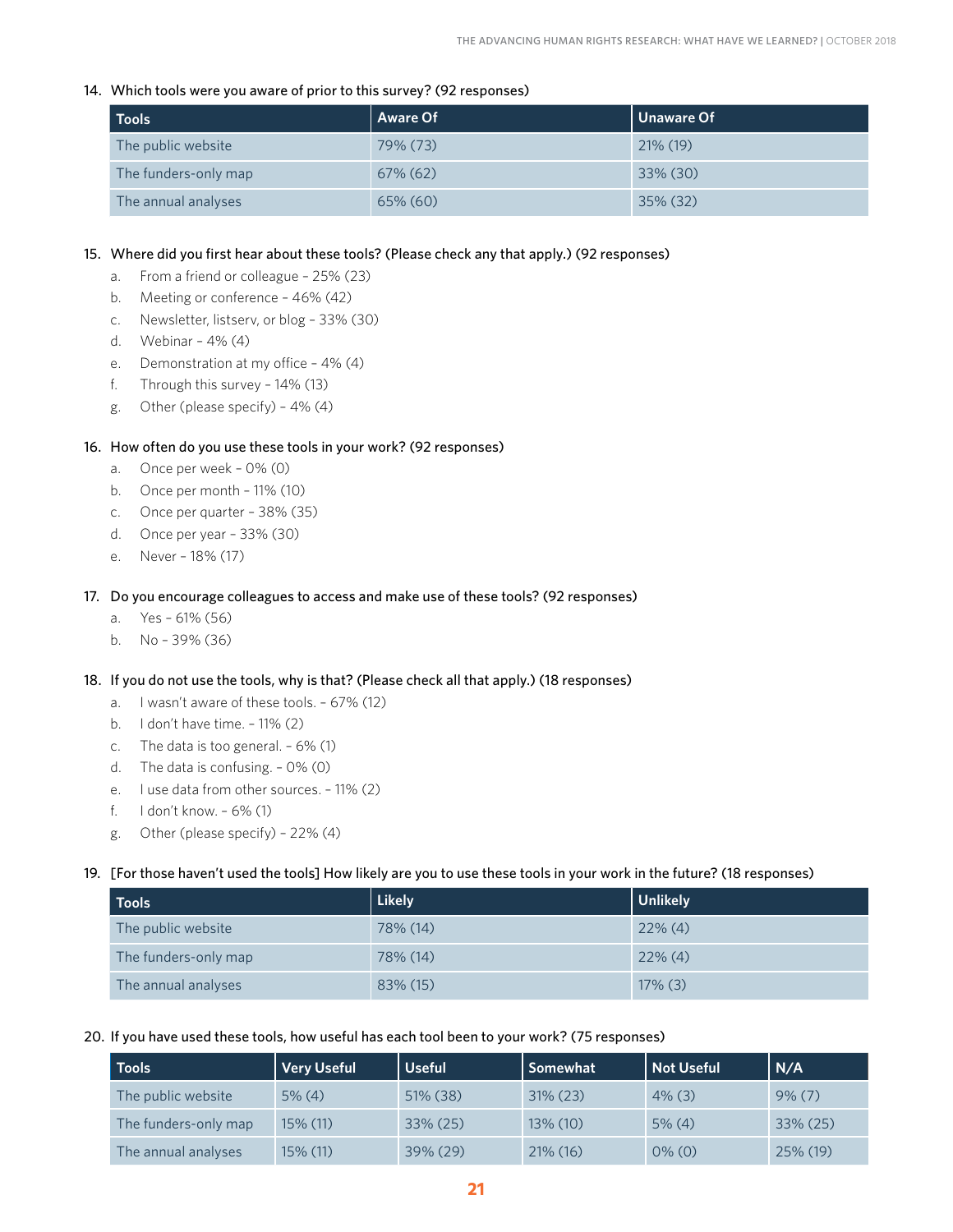21. [For those who've used the tools] How likely are you to use these tools in your work in the future? (75 responses)

| <b>Tools</b>         | Likely      | Unlikely  |
|----------------------|-------------|-----------|
| The public website   | 93% (70)    | $7\%$ (5) |
| The funders-only map | $92\%$ (69) | $8\%$ (6) |
| The annual analyses  | 87% (65)    | 13% (10)  |

- 22. Other than the AHR public website, funders-only map, and annual analyses, what tools are you using to get quantitative data about grantmaking on human rights or your focus area? (71 responses)
	- a. None 59% (42)
	- b. I use the following tools: 41% (29)
- 23. How do the AHR tools compare to the tools you've listed above? (71 responses)
	- a. Not applicable 79% (56)
	- b. They compare in these ways: 21% (15)
- 24. [For those who've used the tools] How likely are you to use these tools in your work in the future? (75 responses)

| I have used the research to                                                 | Agree       | Disagree    |
|-----------------------------------------------------------------------------|-------------|-------------|
| identify other funders working on my issue, region, strategy, or population | $66\%$ (42) | $34\%$ (22) |
| build new or stronger relationships with other funders                      | $38\% (24)$ | $63\%$ (40) |
| establish a new collaboration with other funders                            | $19\%$ (12) | $81\%$ (52) |

25. Has the research strengthened your grantmaking practice? (64 responses)

| I have used the research to                                                        | Agree       | <b>Disagree</b> |
|------------------------------------------------------------------------------------|-------------|-----------------|
| inform the strategic direction of my project, program, or organization             | 50% (32)    | $50\%$ (32)     |
| identify funding gaps and increase funding to those areas                          | 42% (27)    | 58% (37)        |
| identify new partners or grantees in the field                                     | $41\%$ (41) | 59% (38)        |
| advocate internally for more funding for an issue, region, strategy, or population | $39\% (25)$ | $61\%$ (39)     |
| raise money for my organization                                                    | 25% (16)    | 75% (48)        |
| identify oversaturated areas and reduce funding to those areas                     | $8\%$ (5)   | 92% (59)        |

26. Has the research changed your understanding of the field of human rights philanthropy? (64 responses)

| I am more knowledgeable about                        | <b>Agree</b> | <b>Disagree</b> |
|------------------------------------------------------|--------------|-----------------|
| the human rights funding landscape                   | $91\%$ (58)  | $9\%$ (6)       |
| trends in human rights funding                       | 89% (57)     | $11\%$ (7)      |
| emerging or underfunded human rights issues          | 72% (46)     | 28% (18)        |
| how organizations like mine are spending their money | $69\%$ (44)  | $31\% (20)$     |

27. Has the research changed your understanding of the field of human rights philanthropy? (64 responses)

| I am better equipped to                                             | Agree    | Disagree |
|---------------------------------------------------------------------|----------|----------|
| argue that institutions should increase funding for my area of work | 53% (34) | 47% (30) |